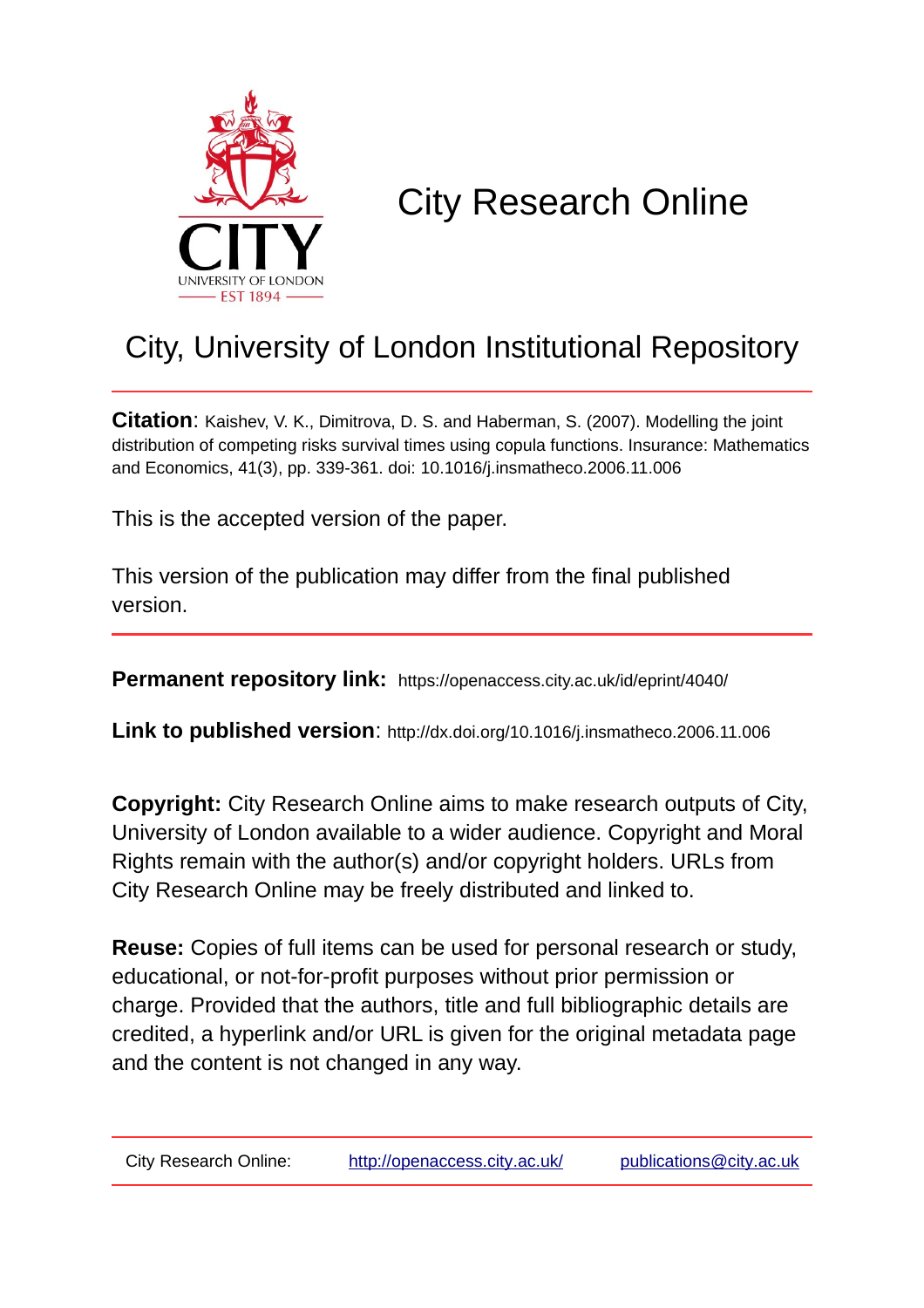# Modelling the joint distribution of competing risks survival times using copula functions

by

## Vladimir K. Kaishev\*, Dimitrina S. Dimitrova and Steven Haberman

#### *Cass Business School, City University, London*

## **Abstract**

The problem of modelling the joint distribution of survival times in a competing risks model, using copula functions is considered. In order to evaluate this joint distribution and the related overall survival function, a system of non-linear differential equations is solved, which relates the crude and net survival functions of the modelled competing risks, through the copula. A similar approach to modelling dependent multiple decrements was applied by Carriere (1994) who used a Gaussian copula applied to an incomplete double decrement model which makes it difficult to calculate any actuarial functions and draw relevant conclusions. Here, we extend this methodology by studying the effect of complete and partial elimination of up to four competing risks on the overall survival function, the life expectancy and life annuity values. We further investigate how different choices of the copula function affect the resulting joint distribution of survival times and in particular the actuarial functions which are of importance in pricing life insurance and annuity products. For illustrative purposes, we have used a real data set and used extrapolation to prepare a complete multiple decrement model up to age 120. Extensive numerical results illustrate the sensitivity of the model with respect to the choice of copula and its parameter(s).

*Keywords:* dependent competing risk model, disease elimination, failure times, overall survival function, copulas, spline function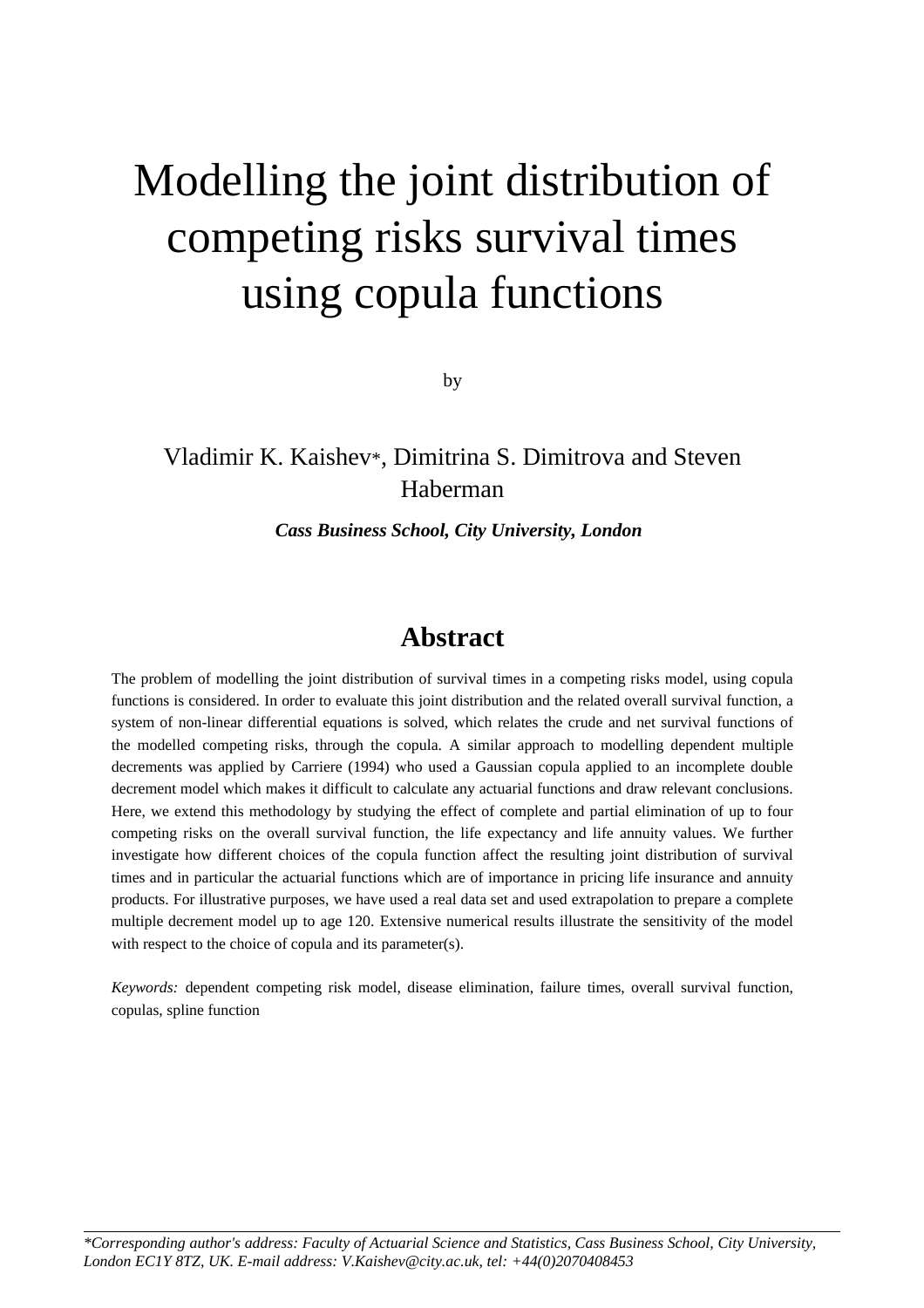#### **1. Introduction**

The competing risks model with independent failure time random variables has been considered by a number of authors in the (bio)statistical, econometric, medical, demographic and actuarial literature and the list of references, scattered throughout these areas, is extensive. We will mention here the textbooks due to David and Moeschberger (1978), Elandt-Johnson and Johnson (1980) and Bowers et al. (1997) and also the recent papers by Salinas-Torres et al. (2002) and Bryant and Dignam (2004), and also by Zheng and Klein (1994, 1995) where statistical methods for estimating related survival functions are considered.

The competing risk model, alternatively referred to as multiple decrement model, has also been considered under the assumption of dependence between the failure times in the early work of Elandt-Johnson (1976). Later, Yashin, Manton and Stallard (1986) considered conditional independence of the times to death, given an assumed stochastic covariate process. More recently, Carriere (1994) and Escarela and Carriere (2003) modelled dependence between two failure times by a two dimensional copula. Carriere (1994) has used a bivariate Gaussian copula to model the effect of complete elimination of one of two competing causes of death on human mortality. However, the mortality data used by Carriere (1994) was not complete with respect to older ages and therefore, it was not possible to calculate such important survival characteristics as expected lifetimes and life annuities and draw relevant conclusions. In Escarela and Carriere (2003), the bivariate Frank copula was fitted to a prostate cancer data set. The issues of identifiability of marginal survival functions in a copula based competing risk model have been considered by Tsiatis (1975), Prentice et al. (1978), Heckman and Honore (1989) and later by Carriere (1994).

In this paper, we will consider further the copula-based competing risk model, studied by Carriere (1994). We will investigate its sensitivity with respect to alternative choices of bivariate copula and its parameter(s). For this purpose, we have closed the survival model by applying a method of spline extrapolation up to a limiting age 120 and have explored the Gaussian copula, the Student *t*-copula, the Frank copula and the Plackett copula as alternatives. As discussed in Section 3, these copulas allow for modelling the dependence between failure times within the entire age range, from perfectly negative, to perfectly positive dependence. They belong to different families with different properties, and hence are appropriate for studying the sensitivity of the model. We develop this methodology, so as to model the effect of both partial and complete elimination of a cause of death on human mortality. The construction of multiple decrement tables, derived from the multivariate competing risk model is also addressed.

Since most real life applications are truly multivariate, i.e., there are more than two mutually dependent competing causes of decrement, our further goal here will be to extend and explore the applicability of the model to the multi dimensional case. This is in general a difficult task, since the bivariate copula theory does not extend to the multivariate case in a direct way. Although some fundamental results (e.g. Sklar's theorem) hold, constructing multivariate copula is related to some open problems, e.g., there is no unique multivariate dependence measure which extends the (bivariate) definitions of Kendall's  $\tau$  and Spirman's  $\rho_s$  and the computational complexity increases. This makes multivariate copula applications less appealing. Here we have explored the applicability of the four dimensional Gaussian, *t*- and Frank copula to model the joint distribution of four competing risks, heart diseases, cancer, respiratory diseases and other causes of death, grouped together. The effect of simultaneously removing one, two or three of them on the overall survival, on the life expectancy at birth and at age 65, and on the value of a life annuity, which are important in pricing life insurance products, is also studied.

In the next section, we introduce the dependent multiple decrement model and the related crude, net and overall survival functions. Section 3 is devoted to copulas and their properties, and provides background material on the Gaussian, the Student *t*-, the Frank and the Plackett copula, which we have used to imple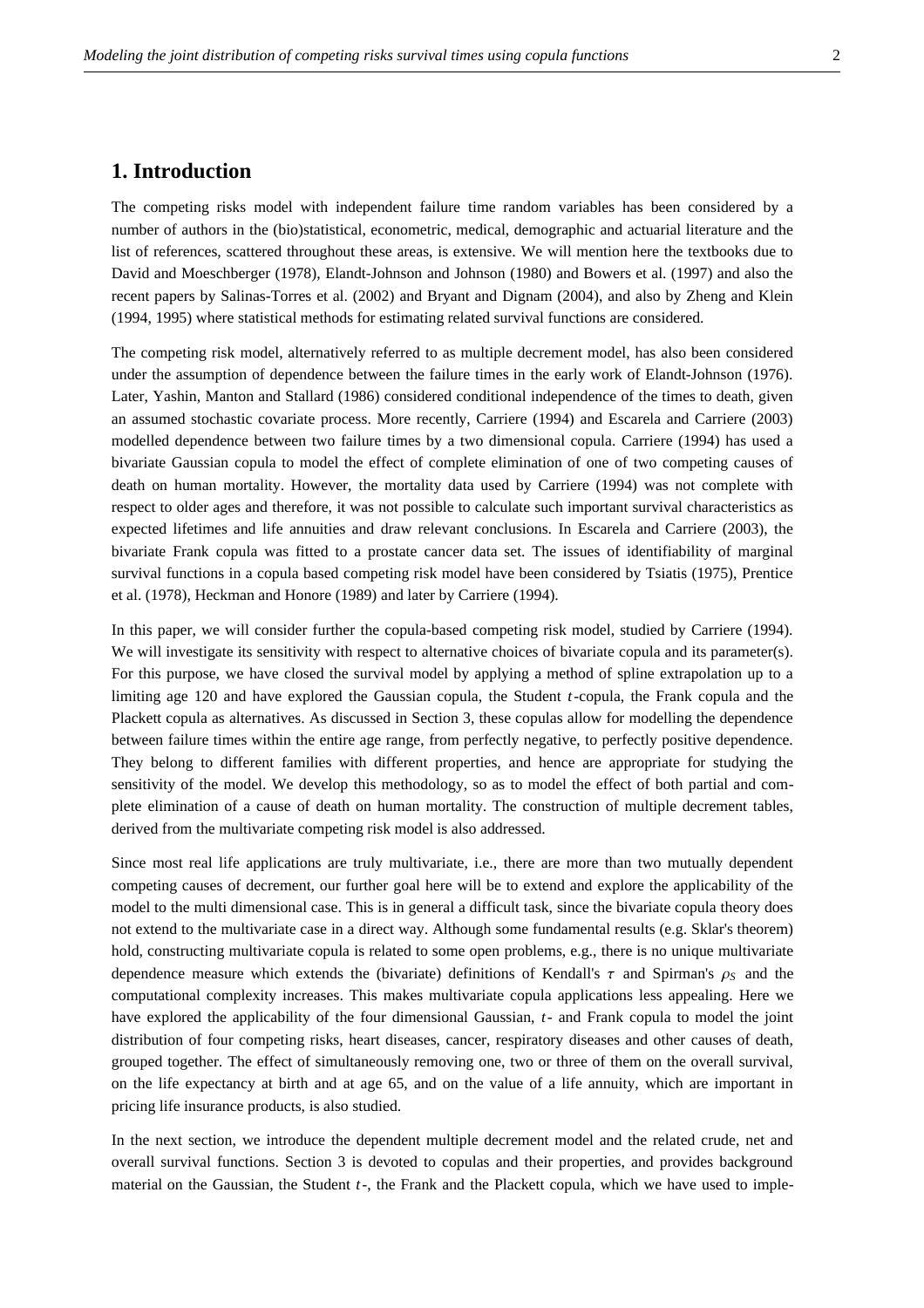ment the proposed methodology. In Section 4, we address the problem of selecting an appropriate copula function and estimating its parameter(s). Then, in Section 5, we describe how, given some estimates of the crude survival functions and an appropriately selected copula, one can evaluate the net survival functions for the corresponding competing risks, by solving a system of nonlinear differential equations. In Section 6, we show how, by introducing an appropriate function, one can modify the net survival functions, obtained as solutions of the system of differential equations, so as to model not only complete but also partial elimination of any of the causes of death in the model. Finally, in Section 7 the proposed methodology is applied to the general US population, using cause specific mortality data set, provided by the National Center for Health Statistics(NCSH) (1999). Extensive numerical results and graphs illustrate the effect on survival of complete (partial) elimination of cancer, as a cause of death, in a two dimensional decrement model, and the elimination of any combination of heart diseases, cancer and respiratory diseases in a four variate model. Details of how the raw mortality data was used to obtain the crude survival functions and the method of smoothing and extrapolating the latter up to age 120 are provided in the Appendix.

#### **2. The dependent multiple decrement model**

We consider a group of lives, exposed to *m* competing causes of death, i.e., to *m* causes of withdrawal from the group. It is assumed that each individual may die from any single one of the *m* causes. To make the problem more formally (mathematically) tractable it is assumed that, at birth, each individual is assigned a vector of times  $T_1$ , ...,  $T_m$ ,  $0 \le T_j < \infty$ ,  $j = 1$ , ..., m, representing his/her potential lifetime, if he/she were to die from each one of the *m* causes. Obviously, the actual lifetime span is the minimum of all the  $T_1$ , ...,  $T_m$ . Thus, it is clear that under this model the lifetimes  $T_1$ , ...,  $T_m$  are unobservable, and we can only observe the min $(T_1, ..., T_m)$ . In the classical multiple decrement theory the random variables  $T_1, ..., T_m$  are assumed independent, whereas here we will be interested in their joint distribution

$$
F(t_1, ..., t_m) = \Pr(T_1 \le t_1, ..., T_m \le t_m)
$$
\n(1)

and more precisely in the multivariate, joint survival function

$$
S(t_1, ..., t_m) = \Pr(T_1 > t_1, ..., T_m > t_m) \tag{2}
$$

which is considered absolutely continuous and where  $t_i \geq 0$ , for  $j = 1, ..., m$ .

As pointed out by a number of authors (see e.g. Hooker and Longley-Cook (1957), Carriere (1994), Valdez (2001)), decrements in many real life actuarial applications tend to be dependent and hence, the random variables  $T_1$ , ...,  $T_m$  will be considered stochastically dependent and also non-defective, i.e.,  $Pr(T_j < \infty) = 1$ .

The overall survival of an individual, under our model assumptions, is defined by the random variable  $min(T_1, T_2, ..., T_m)$ , and so we will be interested in the overall survival function, which we define as  $\mathcal{S}(t) \equiv S(t, \ldots, t) = \Pr(T_1 > t, \ldots, T_m > t) = \Pr(\min(T_1, \ldots, T_m) > t)$ , where  $t \geq 0$ . In particular, we are interested in the effect of elimination of a cause of death, say indexed *j*, on the overall survival function. We follow the approach to this elimination problem, taken by Elandt-Johnson (1976) and also by Carriere (1994), and assume that the removal of the *j*- th cause is equivalent to considering the marginal distribution

$$
F(t_1, ..., t_{j-1}, t_{j+1}, ..., t_m) = \Pr(T_1 \le t_1, ..., T_{j-1} \le t_{j-1}, T_{j+1} \le t_{j+1}, ..., T_m \le t_m).
$$

The overall survival function then becomes

$$
\Pr(T_1 > t, \dots, T_{j-1} > t, T_{j+1} > t, \dots, T_m > t) = \Pr(\min(T_1, \dots, T_{j-1}, T_{j+1}, \dots, T_m) > t), \tag{3}
$$

i.e., we are considering the overall survival function with the *j*-th cause of death removed, and we will simply denote this by  $\mathcal{S}^{(-j)}(t) \equiv S(t, ..., t, 0, t, ..., t)$ , where  $t = 0$  appears on the *j*-th position. Alterna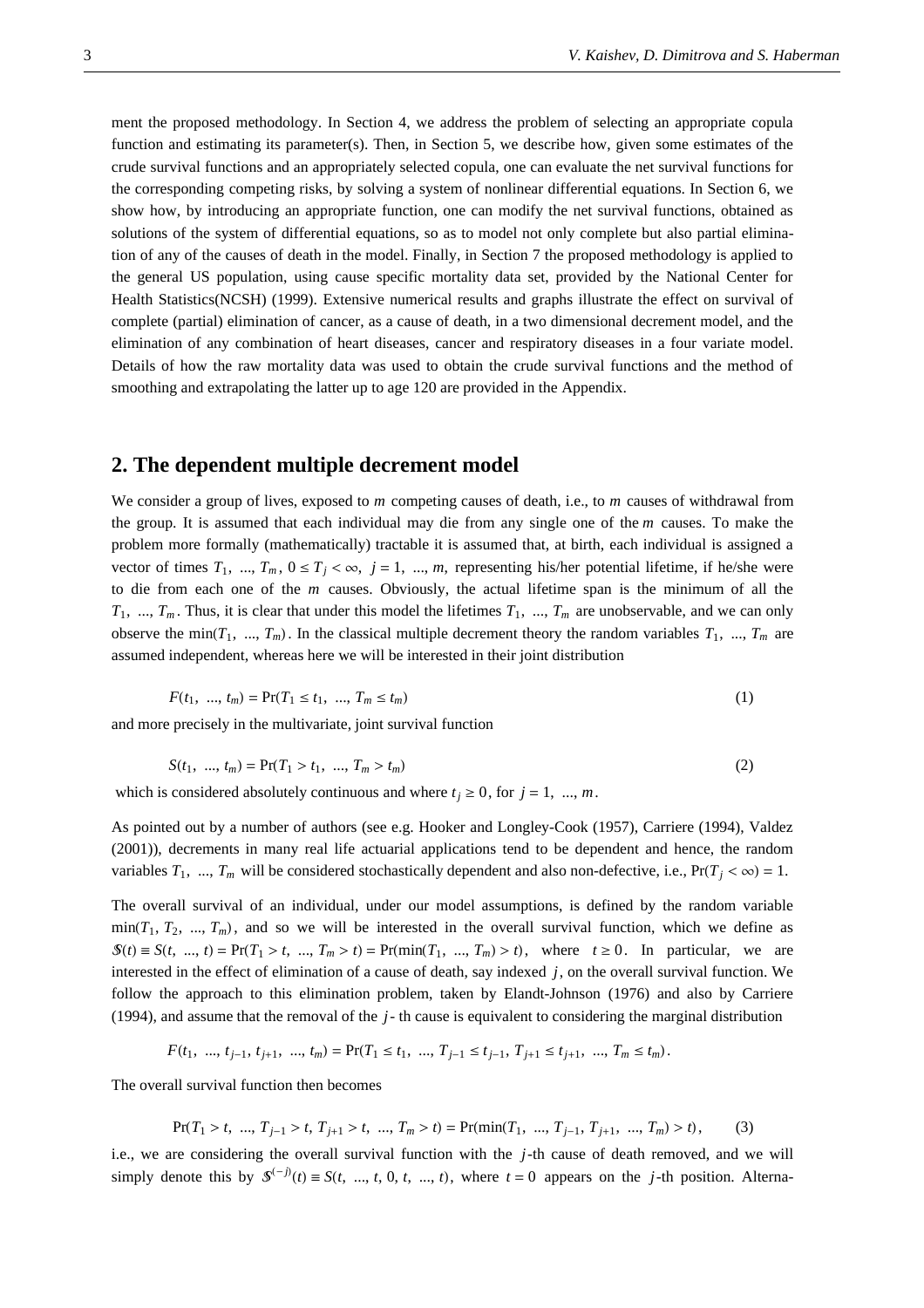tively, as pointed out by Elandt-Johnson (1976), eliminating a cause of death, may be interpreted as considering the limiting distribution (conditional on  $T_j$ ) of surviving from all other causes, given  $T_j \rightarrow \infty$ . However, this approach is confronted with the difficulty that this limiting conditional distribution may not exist and even if it does exist, the evaluation of the overall survival function is more complicated. It has to be mentioned that in the case when  $T_1$ , ...,  $T_m$  are assumed independent the two approaches are equivalent (see Elandt-Johnson 1976). Thus, our major goal in this investigation will be to find a representation of the survival function  $\mathcal{S}^{(-j)}(t)$  which will allow us to estimate it and thereby measure the effect of removing a cause of death. As we will see in the following sections, one such representation is through the use of a suitable copula function.

Let us now introduce the notion of the *crude* survival function. The crude survival function  $S^{(j)}(t)$  is defined as the survival function with respect to the *j*-th cause of death, due to which death actually occurs, i.e.,

$$
S^{(j)}(t) = \Pr(\min(T_1, ..., T_m) > t, \min(T_1, ..., T_m) = T_j)
$$
\n(4)

The survival function  $S^{(j)}(t)$  is called *crude*, since it reflects the observed mortality of an individual and hence, may be estimated, from the observed mortality data of a population, as will be illustrated in Section 3. In the biostatistics literature the crude survival function  $S^{(j)}(t)$  is sometimes called the *subsurvival function* or the *cumulative incidence function (*see e.g. Bryant and Dignam, 2004).

It is not difficult to see that

$$
S(t, ..., t) = S^{(1)}(t) + .... + S^{(m)}(t),
$$
\n(5)

since the events min $(T_1, ..., T_m) = T_j$ ,  $j = 1, ..., m$  are mutually exclusive.

This obviously suggests that the distributions in (4) are degenerate and that the crude survival functions are such that  $S^{(j)}(0) < 1$ ,  $j = 1$ , ..., *m*.

Let us now define the *net* survival function  $S'(i)(t)$  as  $S'(i)(t) = Pr(T_j > t)$ . Note that  $S'(i)(t)$  is the marginal survival function, due to cause *j* alone, associated with the joint multivariate survival function (2). Thus, we can view (1) as a multivariate distribution with marginal distribution functions  $F'(t) = 1 - S'(t)$ ,  $j = 1, ..., m$ . As we will see,  $S'(j)(t)$  are the target quantities in our study since, if we know them we can identify and calculate the joint survival function  $S(t_1, t_2, ..., t_m)$  and hence, evaluate the overall survival function  $S(t, ..., t)$ , under some appropriate assumptions. The classical model of independence of the r.v.s  $T_1, T_2, ..., T_m$  implies that

$$
S(t_1, ..., t_m) = S^{(1)}(t_1) \times ... \times S^{(m)}(t_m).
$$

When we consider the case of stochastic dependence between the causes of death, apart from knowing the marginals  $F^{(j)}(t)$  we will need to impose a certain dependence structure, in order to characterize the joint distribution of the r.v.s  $T_1, T_2, ..., T_m$ . One way of doing so is to use copulas. Thus, to obtain the joint survival function  $S(t_1, ..., t_m)$ , one would need to select a suitable copula, which mixes (couples) the net survival functions  $S^{(j)}(t)$ ,  $j = 1, 2, ..., m$ . However, in our model,  $S^{(j)}(t)$  are not known and we can only estimate the crude survival functions,  $S^{(j)}(t)$ ,  $j = 1, 2, ..., m$ , based on an appropriate *m*-dimensional, cause specific mortality table. As an illustration of the model, in Section 7, we have used such a table constructed from the US Decennial Life Tables for 1989-91 published by NCHS (1999). In order to obtain estimates of the net survival functions  $S^{(i)}(t)$  on the basis of the estimated crude survival functions, a system of *m* non-linear differential equations, which links the two sets of functions, through the partial copula derivatives, is solved.

Copulas have recently attracted considerable attention as a tool for modelling dependence in a wide range of applications in finance, insurance, and economics. In Section 3, we introduce the required background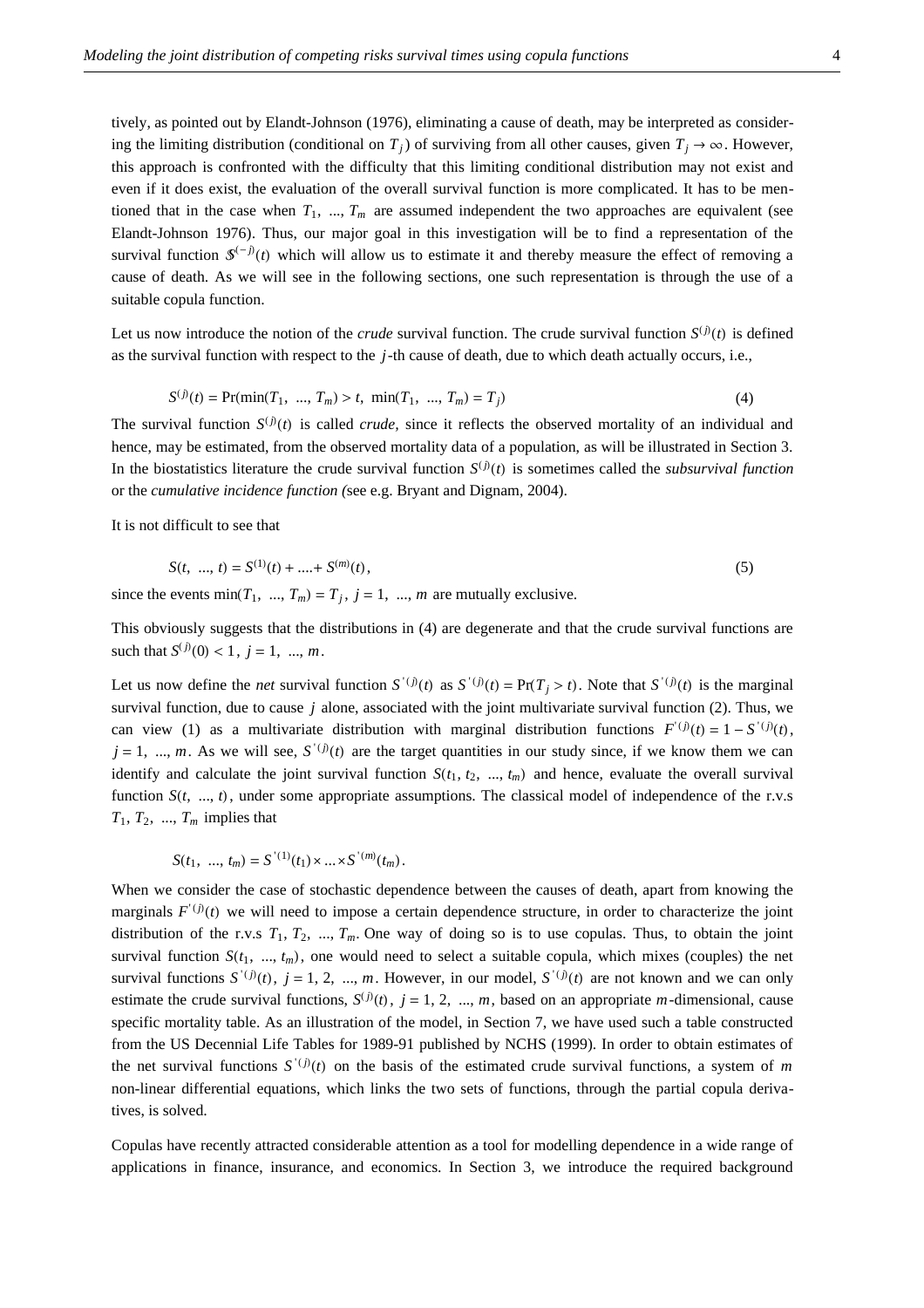material on copulas and recall the Gaussian copula and the *t*-copula from the Elliptical class of copulas, the Frank copula from the Archimedean family, and also the Plackett copula. We provide also some general comments on the choice of copula, appropriate for our modelling purposes. For further details on copulas, the interested reader is referred to Georges et al. (2001), Frees and Valdez (1998), and Embrechts et al. (2001), and the books by Nelsen (1999), Joe (1997) and Cherubini et al. (2004).

#### **3. Copulas and their properties**

Copulas provide a very convenient way to model and measure dependence between failure time random variables since they give the dependence structure which relates the known marginal distributions of the failure times to their multivariate joint distribution. In order to see this, we first provide a short introduction on copulas.

If we assume that  $u = (u_1, ..., u_m)$ ,  $u_j \in [0, 1]$ , an *m* copula  $C(u)$  is conventionally defined as a multivariate cumulative distribution function with uniform margins. A probabilistic way to define the copula is provided by the theorem of Sklar (1959). Let  $X_1$ , ...,  $X_m$  be random variables with continuous distribution functions  $F_1$ , ...,  $F_m$ , and survival functions  $S_1 = 1 - F_1$ , ...,  $S_m = 1 - F_m$  respectively, and joint distribution and survival functions  $H(x_1, ..., x_m)$  and  $S(x_1, ..., x_m)$ . Sklar's theorem states that if *H* is an *m*-dimensional d.f. of the random vector  $(X_1, ..., X_m)$  with continuous marginals  $F_1, ..., F_m$ , then there exist a unique *m* copular *C*, such that for all  $x$  in  $\mathbb{R}^m$ 

$$
H(x_1, ..., x_m) = C(F_1(x_1), ..., F_m(x_m))
$$
\n(6)

and conversely, if *C* is an *m* copula and  $F_1$ , ...,  $F_m$  are d.f.s, then *H* is an *m*-dimensional distribution function with marginals  $F_1$ , ...,  $F_m$ . Hence, the copula of the random vector  $(X_1, ..., X_m) \sim H$  is the distribution function of the random vector  $(F_1(X_1), ..., F_m(X_m))$ . Thus, following (6), one can construct a dependence structure, i.e., an *m*-dimensional d.f. *H* by appropriately choosing a set of marginals  $F_1$ , ...,  $F_m$  and a copula function *C*. In order to construct a copula function, a corollary of Sklar's theorem can be applied, according to which a copula can be represented as an *m*-dimensional distribution function with continuous marginals, evaluated at the inverse functions  $F_1^{-1}(u_1)$ , ...,  $F_m^{-1}(u_m)$ , defined as  $F_i[F_i^{-1}(x_i)] = x_i$ , i.e.,

$$
C(u_1, ..., u_m) = H(F_1^{-1}(u_1), ..., F_m^{-1}(u_m)).
$$
\n<sup>(7)</sup>

By using the probability integral transformation,  $X_i \mapsto F_i(X_i) = 1 - S_i(X_i)$  as a result of which  $S_i(X_i)$  has a uniform distribution on  $[0, 1]$ , it is easily verified (see Sklar, 1996) that Sklar's theorem, given by (6) can be restated to express the multivariate survival function  $S(x_1, ..., x_m)$  via an appropriate copula  $\overline{C}$  called the survival copula of  $(X_1, ..., X_m)$ . Thus,

$$
S(x_1, ..., x_m) = \overline{C}(S_1(x_1), ..., S_m(x_m)).
$$
\n(8)

The survival copula, relates the marginal survival functions  $S_1(x_1)$ , ...,  $S_m(x_m)$  to the multivariate joint survival function  $S(t_1, ..., t_m)$  in much the same way as the copula C relates the marginal distribution functions to the multivariate distribution function.

Let us note that the copula *C* and the survival copula  $\overline{C}$  of a random vector  $(X_1, ..., X_m)$  do not in general coincide. In order to see how the survival copula is expressed through its corresponding copula, we refer to Nelsen (1999) and Georges et al. (2001). The survival copula,  $\overline{C}$ , in (8) can be expressed through its copula, *C*, derived on the basis of specific distributions  $F_1$ , ...,  $F_m$ , using (7). However, since  $\overline{C}(u)$  is a copula, one can directly use any copula  $C(u)$  to link the joint survival function in (8) to its marginals  $S_1(x_1), ..., S_m(x_m)$ . This will be the approach taken here in modelling the joint survival function of competing risk survival times.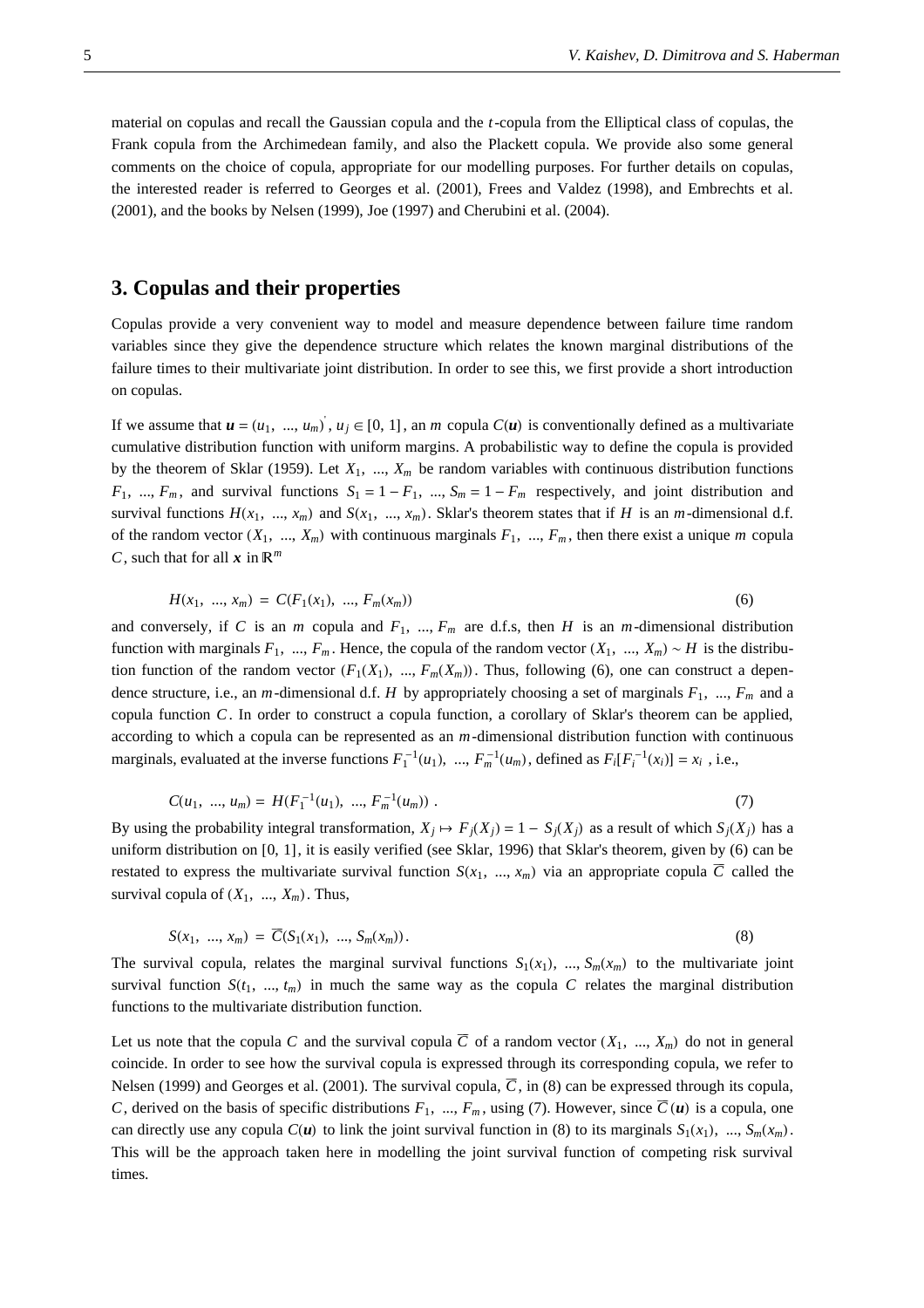We conclude this description of the general background on copulas by recalling the fundamental Fréchet-Hoeffding bounds inequality which holds with respect to every *m*-dimensional copula function. To capture its importance we will first give its bivariate version, i.e.,

$$
\max(u_1 + u_2 - 1, 0) \le C(u_1, u_2) \le \min(u_1, u_2).
$$
\n(9)

where the maximum and the minimum in (9) are correspondingly the lower and upper Fréchet-Hoeffding bounds which themselves are copulas. Following (9), in order that the random variables  $X_1, X_2$  with a copula function  $C(u_1, u_2)$  be perfectly negatively (positively) dependent,  $C(u_1, u_2)$  needs to coincide with the lower (upper) Fréchet-Hoeffding bound. The r.v.s *X*1, *X*2 are independent iff their copula is equal to the product copula, i.e., iff  $C(u_1, u_2) = u_1 u_2$ . It can then be shown that (9) generalizes to the multivariate case as

$$
\max(u_1 + \dots + u_m - m + 1, 0) \le C(u_1, \dots, u_m) \le \min(u_1, \dots, u_m) .
$$

Many popular families of copulas depend on a set of parameters, not related to the parameters of the marginal distributions. This is due to the fact that copulas are invariant under increasing transformations of their corresponding random variables, hence are "scale-invariant". In order to model the full range of dependence, from perfect negative dependence, through independence, to perfect positive dependence, the copula parameters should be set so that the copula  $C(u_1, u_2)$  attains correspondingly, its lower Fréchet-Hoeffding bound, coincides with the product copula, and attains its upper Fréchet-Hoeffding bound. Copulas which allow this are called *comprehensive* copulas (see Deheuvels, 1978). Since it is meaningful to investigate the full range of dependence between survival time r.v.s, it is desirable to use comprehensive copulas in modelling the dependence of competing causes of death. So, this is one of the important criteria in selecting the appropriate copula, i.e., it should be able to reproduce dependence throughout the whole range.

Sklar's theorem and its corollary, given by (7), provide a convenient tool for constructing copulas. Examples of such copulas are the multivariate Gaussian and Student *t*- copulas which belong to the wider class of Elliptical copulas. However, there are other ways of constructing copulas. For example, the popular Archimedean copulas are constructed as

$$
C^{A}(u_1, u_2) = \phi^{-1}(\phi(u_1) + \phi(u_2)) \tag{10}
$$

where  $\phi$  is a continuous, convex function called a generator, such that  $\phi(1) = 0$  and  $\phi(0) = +\infty$  (see e.g. Nelsen, 1999). In what follows, we will introduce and use the Frank copula as one of the only two known comprehensive, bivariate Archimedean copulas. In addition, we will also use the Plackett copula, which does not belong to the Elliptical or to the Archimedean family but is comprehensive and hence, suitable for use in the competing risk model. For these and other properties of Frank and Plackett copulas we refer to Section 3.4 and also to Nelsen (1999).

#### **3.1 Measures of association**

We will consider here the standard dependence measures, Kendall's  $\tau$  and Spearman's  $\rho_s$ , and the tail dependency as measures of association between two random variables *X* and *Y* . These measure are related to the copula since the latter is an expression of the stochastic relationship between *X* and *Y* within the entire range of values which the variables can take. It is not difficult to show that

$$
\rho_S(X, Y) = 12 \int_0^1 \int_0^1 C(u_1, u_2) du_1 du_2 - 3 \tag{11}
$$

and that the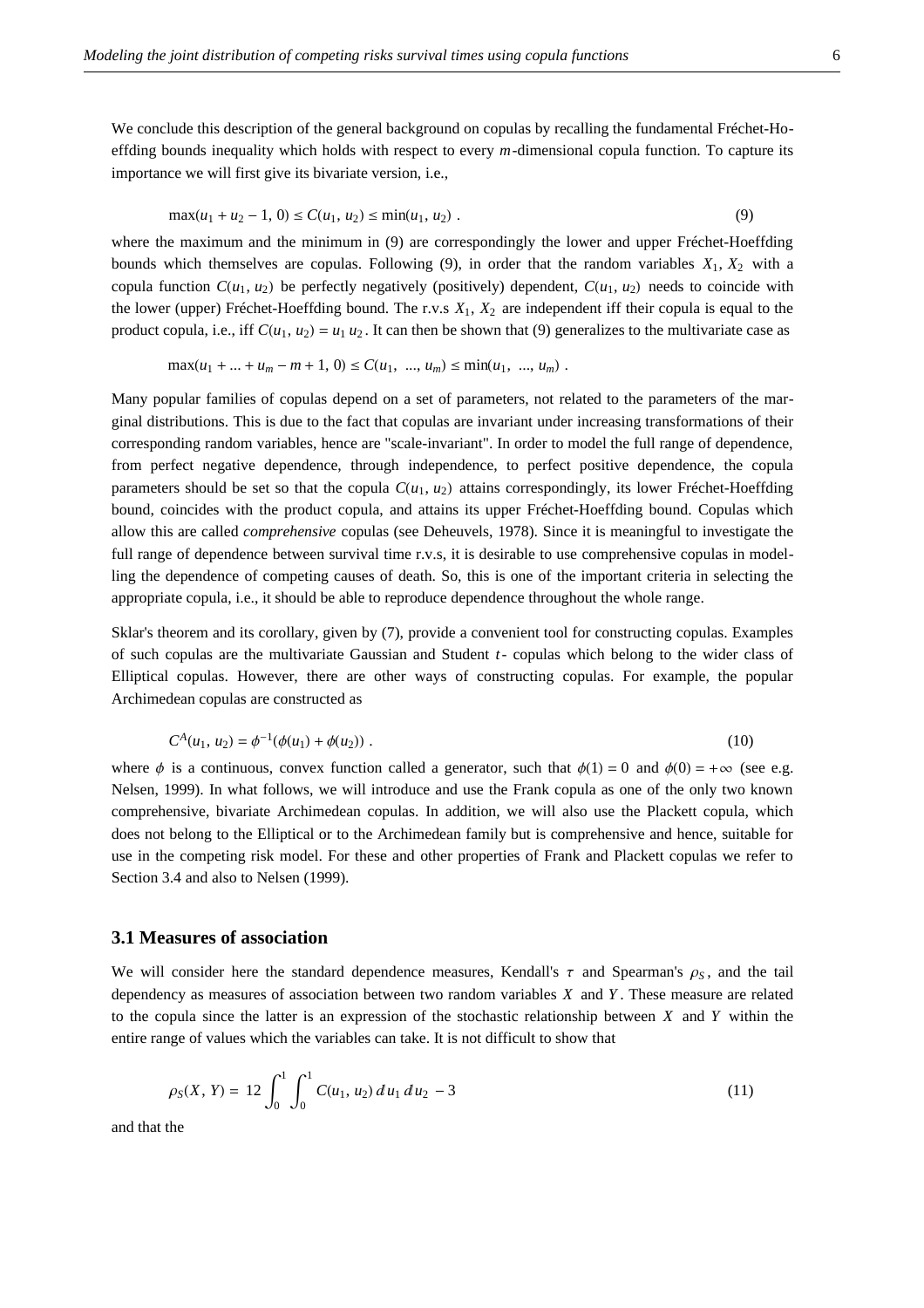$$
\tau(X, Y) = 4 \int_0^1 \int_0^1 C(u_1, u_2) du_1 du_2 - 1 \tag{12}
$$

(see e.g. Cherubini et al., 2004), i.e., knowing the copula  $C(u_1, u_2)$  of a pair of r.v.s *X* and *Y* one can evaluate these two measures of rank correlation using (11) and (12). For further properties of  $\rho_s$  and  $\tau$  we refer e.g., to Nelsen (2001).

Another, important measure of dependence, which can be described as a measure of concordance in the tails of two r.v.s *X* and *Y* , is given by the upper and lower tail dependence coefficients

$$
\lambda_L(X, Y) = \lim_{p \to 0} \Pr(Y \le y_p \mid X \le x_p).
$$
  

$$
\lambda_U(X, Y) = \lim_{p \to 1} \Pr(Y > y_p \mid X > x_p).
$$

where  $x_p$  and  $y_p$  denote the lower *p*-quantiles of *X* and *Y*, i.e.,  $Pr(X \le x_p) = p$  and  $Pr(Y \le y_p) = p$ .

#### **3.2 The Gaussian copula**

We will first introduce the Gaussian copula. Let the random variables  $X_1, \ldots, X_m$  be standard normally distributed, i.e.,  $X_i \sim N(0, 1)$ ,  $i = 1, ..., m$  and let also the random vector  $(X_1, ..., X_m)$  have a standard *m*-variate normal distribution with correlation matrix  $\mathbf{R} = \{R_{ij}\}\$ , *i*, *j* = 1, ..., *m*. Clearly,  $R_{ij}$  are the linear correlation coefficients of the corresponding bivariate normal distributions, i.e., of the corresponding bivariate normal distributions, i.e.,  $R_{ij} = \rho(X_i, X_j) = \text{Cov}(X_i, X_j) / (\sqrt{\text{Var}(X_i)} \sqrt{\text{Var}(X_j)}) = \text{Cov}(X_i, X_j)$  in this case.

For  $\mathbf{x} = (x_1, ..., x_m) \in \mathbb{R}^m$ , denote by  $\phi_R(x_1, ..., x_m)$  the joint density function of the random vector  $(X_1, ..., X_m)$ , i.e.,

$$
\phi_R(x_1, ..., x_m) = (2\pi)^{-m/2} |\mathbf{R}|^{-1/2} \exp\left\{\frac{-\mathbf{x}^{\mathsf{T}} \mathbf{R}^{-1} \mathbf{x}}{2}\right\}
$$

and denote also by  $\Phi_R(x_1, ..., x_m)$  the joint distribution function of  $(X_1, ..., X_m)$ . Then, following (6) and (7), the copula  $C^{Ga}(u_1, ..., u_m)$  of the *m*-variate random vector  $(X_1, ..., X_m) \sim \Phi_R(x_1, ..., x_m)$  may be defined as the distribution function of the random vector  $(\Phi(X_1), ..., \Phi(X_m))$ , and is given by

$$
C^{Ga}(u_1, ..., u_m) = \Phi_R(\Phi^{-1}(u_1), ..., \Phi^{-1}(u_m)) = \int_{-\infty}^{\Phi^{-1}(u_1)} ... \int_{-\infty}^{\Phi^{-1}(u_m)} \phi_R(x_1, ..., x_m) dx_1 ... dx_m.
$$

where  $\Phi^{-1}$ . is the inverse of the standard univariate normal distribution function.It is easy to see, after direct differentiation of (8) with respect to  $u_1, ..., u_m$ , that the density function of the Gaussian copula is

$$
c^{\text{Ga}}(u_1, ..., u_m) = \frac{\partial^m C^{\text{Ga}}(u_1, ..., u_m)}{\partial u_1 ... \partial u_m} = \frac{\phi_R(\Phi^{-1}(u_1), ..., \Phi^{-1}(u_m))}{\phi(\Phi^{-1}(u_1)) \times ... \times \phi(\Phi^{-1}(u_m))}.
$$

In the two dimensional case, i.e., when  $m = 2$ , the matrix *R* is a  $2 \times 2$  symmetric matrix with diagonal elements equal to 1 and an off-diagonal entry *R*<sup>12</sup> , which completely defines the Gaussian copula in (8). For the Gaussian copula  $\lambda_L(X, Y) = \lambda_U(X, Y) = 0$ , i.e., there is no tail dependence and regardless of how high the value of  $\rho$  is, asymptotically extreme events in *X* and *Y* tend to occur independently.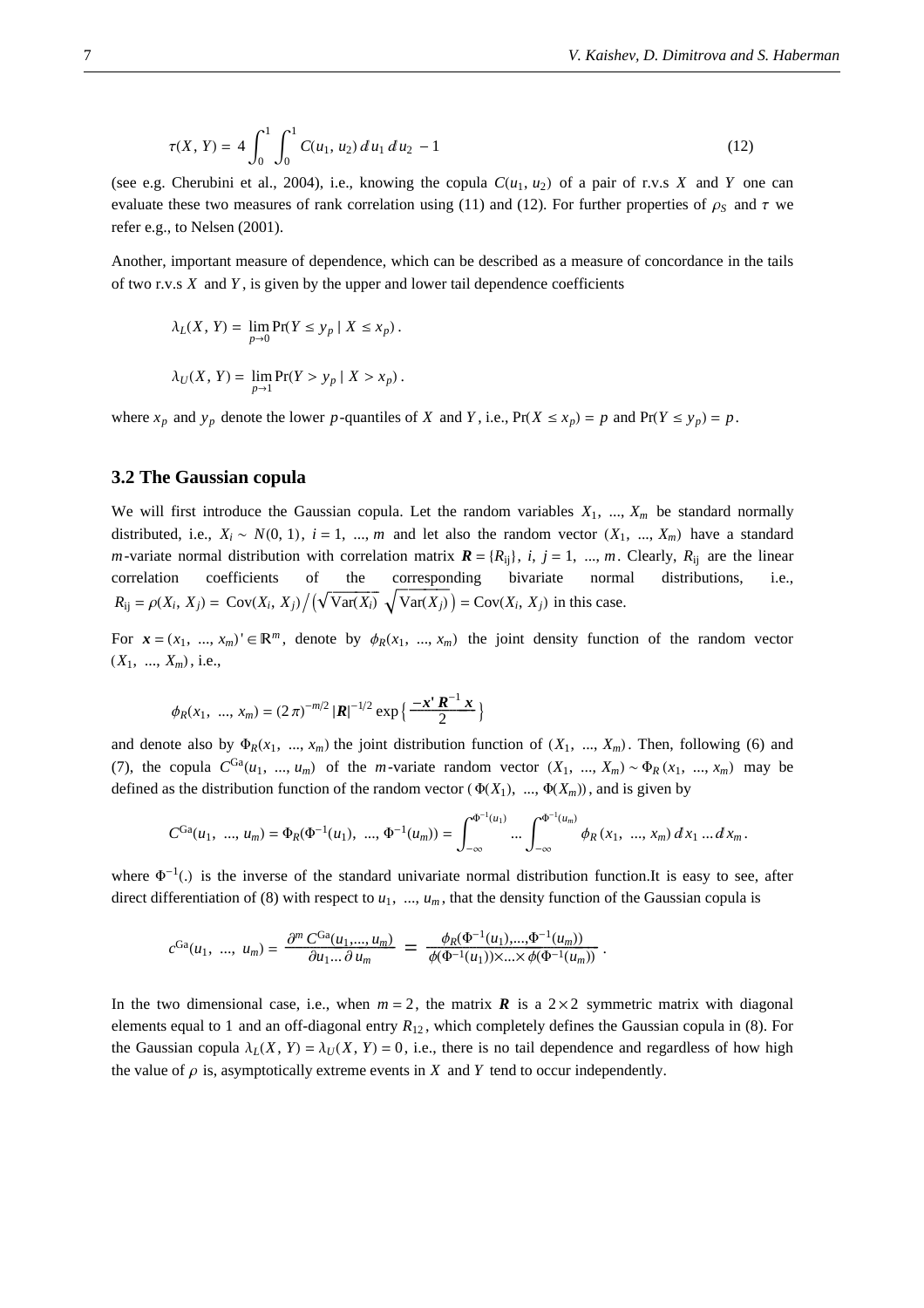#### **3.3 The multivariate Student's** *t***-copula**

The multivariate Student's *t*-copula is defined through the multivariate *t*-distribution as follows. For  $\mathbf{x} = (x_1, ..., x_m) \in \mathbb{R}^m$ , denote by  $t_{R,\nu}(x_1, ..., x_m)$  the standardized multivariate joint *t*-distribution function with  $\nu$  degrees of freedom and correlation matrix  $\vec{R}$ , i.e.,

$$
t_{R,v}(x_1, ..., x_m) = \int_{-\infty}^{x_1} \cdots \int_{-\infty}^{x_m} \frac{\Gamma(\frac{\nu+m}{2}) |R|^{-1/2}}{\Gamma(\frac{\nu}{2})(\nu \pi)^{\frac{m}{2}}} \left(1 + \frac{1}{\nu} \, \xi^{\bullet} R^{-1} \xi\right)^{-\frac{\nu+m}{2}} d\xi_1 \cdots d\xi_m.
$$

Then, the multivariate Student's *t*-copula is defined through the multivariate *t*-distribution as

$$
C^{T}(u_{1}, ..., u_{m}) = t_{R,v} (t_{v}^{-1}(u_{1}), ..., t_{v}^{-1}(u_{m})) =
$$
\n
$$
\int_{-\infty}^{t_{v}^{-1}(u_{1})} \cdots \int_{-\infty}^{t_{v}^{-1}(u_{m})} \frac{\Gamma(\frac{\nu+m}{2}) |R|^{-1/2}}{\Gamma(\frac{\nu}{2}) (\nu \pi)^{\frac{m}{2}}} (1 + \frac{1}{\nu} \xi^{\nu} R^{-1} \xi)^{-\frac{\nu+m}{2}} d\xi_{1} \cdots d\xi_{m}
$$

where  $t_v^{-1}(u_i)$ ,  $i = 1, ..., m$  is the inverse of the distribution function of a univariate  $t$ - distribution with  $\nu$ degrees of freedom. The density of the Student's *t*-copula is

$$
c^{T}(u_{1}, ..., u_{m}) = |R|^{-1/2} \frac{\Gamma(\frac{\nu+m}{2})}{\Gamma(\frac{\nu}{2})} \left(\frac{\Gamma(\frac{\nu}{2})}{\Gamma(\frac{\nu+1}{2})}\right)^{m} \frac{\left(1 + \frac{1}{\nu} \xi^{\prime} R^{-1} \xi\right)^{-\frac{\nu+m}{2}}}{\prod_{j=1}^{m} \left(1 + \frac{\xi_{j}^{2}}{\nu}\right)^{-\frac{\nu+1}{2}}}.
$$

where  $\xi = (t_v^{-1}(u_1), ..., t_v^{-1}(u_m))'$ . Similarly to the Gaussian copula, the *t*-copula is symmetric but it has upper and lower tail dependence which, in the bivariate case, is given by

$$
\lambda_L(X, Y) = \lambda_U(X, Y) = 2 t_{\nu+1} \left( -\sqrt{\nu+1} \sqrt{\frac{1 - \rho(X, Y)}{1 + \rho(X, Y)}} \right).
$$

For the *t*-copula  $\lambda_L(X, Y) = \lambda_U(X, Y) > 0$ , i.e., there is tail dependence and it becomes stronger with the decrease of the degrees of freedom,  $\nu$ , and/or with the increase of the linear correlation  $\rho$ . The existence of tail dependence means that asymptotically extremely large or extremely small events in *X* and *Y* tend to occur simultaneously.

Note that the Gaussian and the *t*-copulas, defined in Sections 3.2 and 3.3, depend on the correlation matrix *R*, i.e., they depend on the pairwise linear correlation coefficients  $R_{ii}$ ,  $i$ ,  $j = 1$ , ..., *m* which, in general, are unknown parameters. The latter may be expressed in terms of Kendall's  $\tau$  in the following form

$$
R_{ij} = \sin(\pi \tau (X_i, X_j)/2), i, j = 1, ..., m, i \neq j.
$$
\n(13)

#### **3.4 Frank and Plackett Copulas**

The Frank copula is an Archimedean copula, defined by (10) with generator  $\phi(t) = -\ln[(e^{-\theta t} - 1)/(e^{-\theta} - 1)], \theta \in (-\infty, \infty) \setminus \{0\}, \text{ i.e., }$ 

$$
C^{F}(u_1, u_2) = (-1/\theta) \ln \{[(1 - e^{-\theta}) - (1 - e^{-\theta u_1})(1 - e^{-\theta u_2})]/(1 - e^{-\theta})\},
$$

and its density is given as

$$
c^F(u_1, u_2) = \left[\theta(1-e^{-\theta})\,e^{-\theta(u_1+u_2)}\right] \big/ \left[(1-e^{-\theta})-(1-e^{-\theta u_1})\,(1-e^{-\theta u_2})\right]^2\,.
$$

.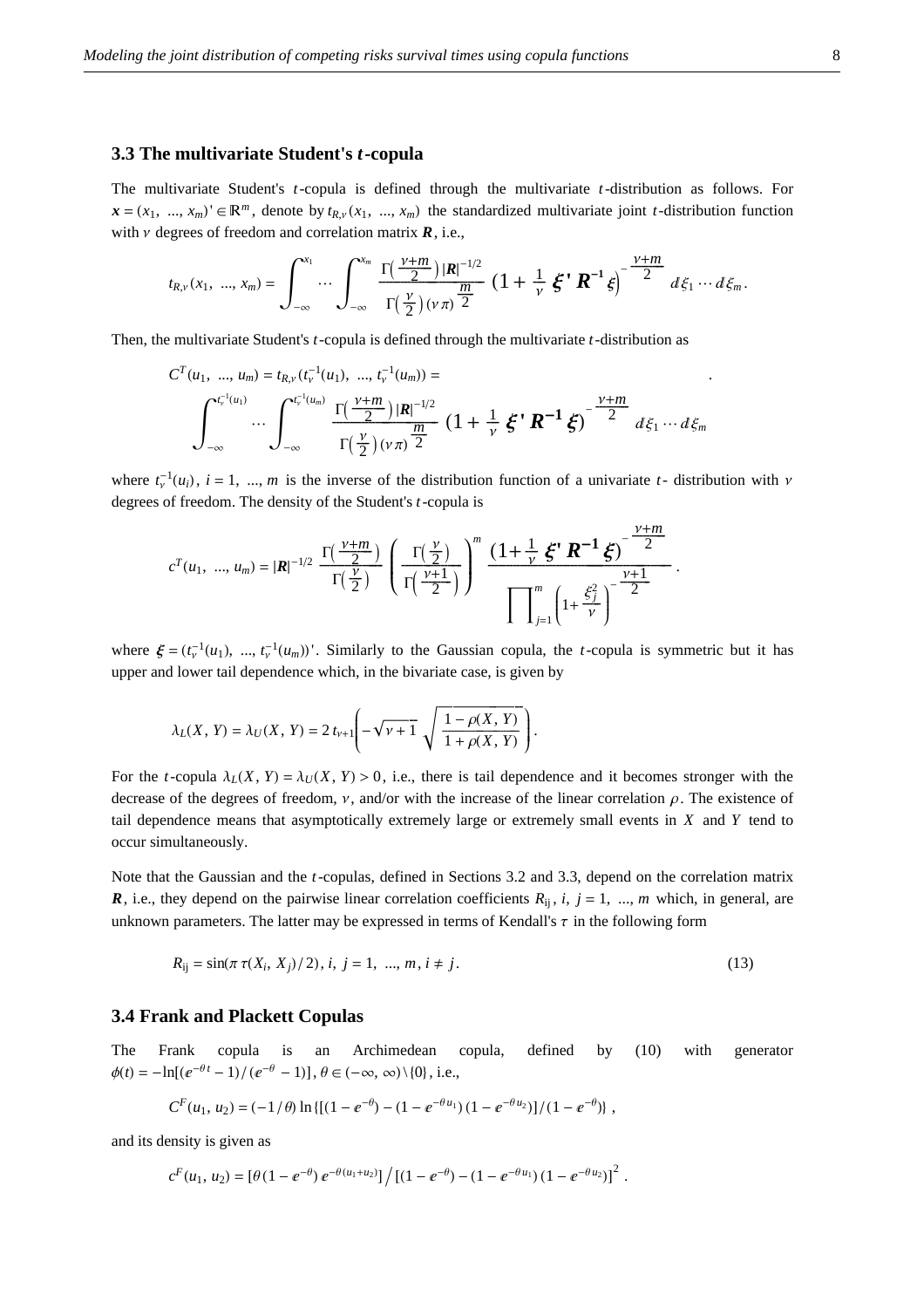Another copula, which is neither Archimedean nor Elliptical, since it is constructed from Plackett's family of distributions on applying Sklar's theorem, is the Plackett copula, defined as

$$
C^{P}(u_1, u_2) = \left\{ [1 + (\theta - 1) (u_1 + u_2)] - \sqrt{[1 + (\theta - 1) (u_1 + u_2)]^2 - 4 u_1 u_2 \theta(\theta - 1)} \right\} / [2 (\theta - 1)],
$$

where  $\theta \ge 0$ ,  $\theta \ne 1$ . If  $\theta = 1$  then  $C^P(u_1, u_2) = u_1 u_2$ . The density of the Plackett copula is given as

$$
c^{P}(u_1, u_2) = \theta[1 + (\theta - 1) (u_1 + u_2 - 2 u_1 u_2)] \bigg/ \sqrt{([1 + (\theta - 1) (u_1 + u_2)]^2 - 4 u_1 u_2 \theta (\theta - 1))^3}
$$

if  $\theta \ge 0$ ,  $\theta \ne 1$  and  $c^P(u_1, u_2) = 1$  if  $\theta = 1$ . Both of the Frank and Plackett copulas are comprehensive and hence are appropriate in our modelling framework. Neither of them has tail dependence.

We will also use the straightforward multivariate generalization of the bivariate Frank copula

$$
C^{F}(u_{1}, ..., u_{n}) = (-1/\theta) \ln \left\{ 1 + \left[ (e^{-\theta u_{1}} - 1) ... (e^{-\theta u_{n}} - 1) \right] / (e^{-\theta} - 1)^{n-1} \right\},
$$

which still depends on one parameter  $\theta > 0$ , but does not allow for modelling negative dependence (see Nelsen, 1999).

#### **4 Estimating the model parameters**

As noted in Section 2, in order to introduce and evaluate the functions of interest, arising from the competing risk model, one needs to specify a suitable copula, define its parameters and provide estimates of the crude survival functions, based on an appropriate multiple, cause specific mortality table. This will be discussed in somewhat greater detail in this section.

#### **4.1 Specifying the copula and its parameters**

Let us consider the bivariate case. As mentioned earlier, the association between the survival times  $T_1$ ,  $T_2$ , related to the two competing causes of death may in general vary, from extreme positive to extreme negative dependence. In order to capture such variation, one needs copulas whose parameters can be varied so that Kendall's  $\tau$  and Spearman's  $\rho_s$ , expressed through the copula, by (11) and (12), take the whole range of values from  $-1$  to 1. Thus, it is desirable to use comprehensive copulas in modelling dependence of competing causes of death. Applying this criterion, we have selected the four copulas, introduced in Section 3, whose basic properties are summarized in Table 1. Here  $C^-$ ,  $C_{\perp}$  and  $C^+$  denote the lower Fréchet-Hoeffding bound, the product copula and the upper Fréchet-Hoeffding bound respectively.

| Copula                     | Comprehencive | Tail Dep. | Param. range                                                                                       | $C^-$        |            | $C^+$              |
|----------------------------|---------------|-----------|----------------------------------------------------------------------------------------------------|--------------|------------|--------------------|
| Gaussian( $\rho$ )         | Yes           | No        | $\rho \in (-1, 1)$                                                                                 | $\rho = -1$  | $\rho = 0$ | $\rho = 1$         |
| $t$ – copula $(\rho, \nu)$ | Yes           | Yes       | $\rho \in (-1, 1), \nu > 2   \rho = -1   \nu = \infty$                                             |              |            | $\rho = 1$         |
| Frank $(\theta)$           | Yes           | No        | $\theta \in (-\infty, +\infty) \setminus \{0\}$ $\theta = -\infty$ $\theta = 0$ $\theta = +\infty$ |              |            |                    |
| Placket( $\theta$ )        | Yes           | No        | $\theta \in (0, \infty) \setminus \{1\}$                                                           | $\theta = 0$ |            | $\theta = +\infty$ |

Table 1. Selected bivariate comprehensive copulas: main properties.

As seen from Table 1, the selected copulas depend on one or two parameters, not related to the parameters of the marginal distributions. The copula parameters, need to be estimated, based on a set of *N* pairwise observations on the survival times  $T_1$  and  $T_2$ . However, there is only one observable survival time, i.e., the  $min(T_1, T_2)$  and it is impossible to estimate the copula parameters, and hence to identify the joint survival function  $S(t_1, ..., t_m)$ , by simply knowing the net survival functions  $S'(t)$ ,  $j = 1, ..., m$ . For further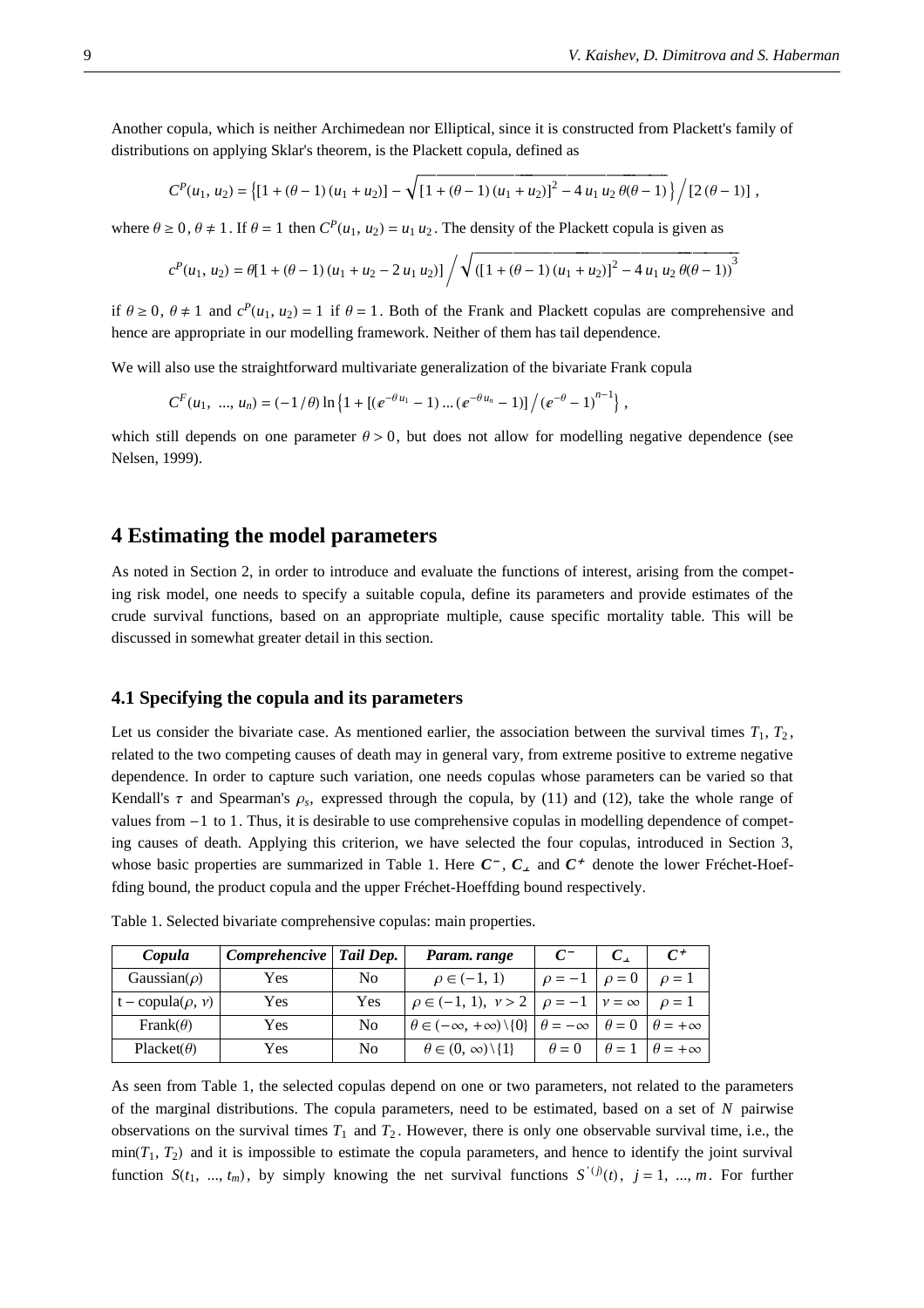discussion on the identifiability of competing risk models we refer to Yashin, Manton and Stallard (1986), and Carriere (1994), from where related references can be followed up.

The fact that estimation of the copula parameter(s) is not possible imposes the necessity of considering them as free parameters. They could be set according to a priori available (medical) information, about the degree of pairwise dependence between the two competing risks, expressed through Kendall's  $\tau$  and/or Spearman's  $\rho_S$ . In what follows, we have set the copula parameters equal to fixed values, covering the whole range of possible values of  $\tau$  and  $\rho_S$ . Here, we provide a more detailed discussion on how this is done for the example of the Gaussian copula case as an illustration.

As pointed out in Section 3.2,  $R_{12}$  can be expressed through the Kendall's  $\tau(T_1, T_2)$ , as given by (13), which in this case is a free parameter, and hence, the dependence structure will have to be studied for different, fixed values of  $\tau(T_1, T_2)$  within the open interval  $(-1, 1)$ . Let us note that  $\tau(T_1, T_2)$  can not take the boundary values  $-1$  and 1, since in this case, the copula in (8) is not differentiable. Obviously, by fixing  $\tau(T_1, T_2)$ we assume a certain degree of association (correlation) of the two r.v.s,  $T_1$  and  $T_2$ , as given in terms of the Kendall's  $\tau$ . This means that, when constructing the joint survival function of  $T_1$  and  $T_2$ , we assume a certain degree of dependence between the two causes of death, which we believe is realistic to admit. Thus, if  $\tau(T_1, T_2) = 0.99$ , we assume a strong positive correlation between the two causes of death. This would mean that, removal of one of the causes from our model will not significantly affect, i.e. improve the overall survival, since, due to their positive correlation the remaining cause will operate similarly as the removed one. If  $\tau(T_1, T_2) = 0$  then we are in the usual independence assumption. In the other extreme,  $\tau(T_1, T_2) = -0.99$  would mean that removal of one of the causes will significantly affect the overall survival, since due to the negative correlation, we assume that the remaining cause has an opposite effect on mortality to the removed one, and hence can not compensate for its removal.

All of the considerations made here for the two dimensional case carry over to the multivariate case, noting however, that in this case there is not a unique definition of an association measure, equivalent to Kendall's  $\tau$  or Spearman's  $\rho_S$ . One has to bear in mind, of course, that assumptions have to be made about all pairwise coefficients  $\tau(T_i, T_j)$ , *i*, *j* = 1, ..., *m*, *i*  $\neq$  *j* which, for large values of *m*, will require careful consideration (for  $m = 2$  one numerical value for  $\tau$  would need to be specified, but for  $m = 3, 4, 5$  and 6 one would need to specify correspondingly 3, 6, 10 and 15 entries for the corresponding correlation matrix *R*). So, one can conclude that the best approach to defining the values of  $\tau$  is to set them, based on medical or expert knowledge about the level of pairwise dependence between diseases. Obviously, some of the diseases may be expected to be mutually pairwise independent so, the corresponding  $\tau$  values can be set equal to zero.

Let us note that, in order to model extreme positive and negative dependence, i.e., when  $\tau$  takes values 1 and -1, it is more convenient to use the Frank copula.

#### **4.2 Estimating and extrapolating the crude survival functions**

As noted in Section 2, it is possible to estimate the crude survival functions, based on an appropriate *m* dimensional set of cause specific, mortality data. If the data for each cause have already been smoothed they may then be directly interpolated, using spline interpolation or another alternative approximation method (see e.g., Dellaportas et. al, 2001). Here, we propose using the 'data averaging' optimal spline interpolation method described by De Boor (2001). Applying this method, *m* spline models may be fitted to the sets of observed values for the *m* crude survival functions and smooth estimates of the crude survival functions,  $S^{(j)}(t)$  *j* = 1, ..., *m*, could then be obtained.

An important point to make in this connection is that often the multiple cause of death mortality data available may not be "closed", i.e., the data source may not include complete data for the older ages, beyond, say, 100 years of age, so that the final age group is "100 years and older". This makes it impossible to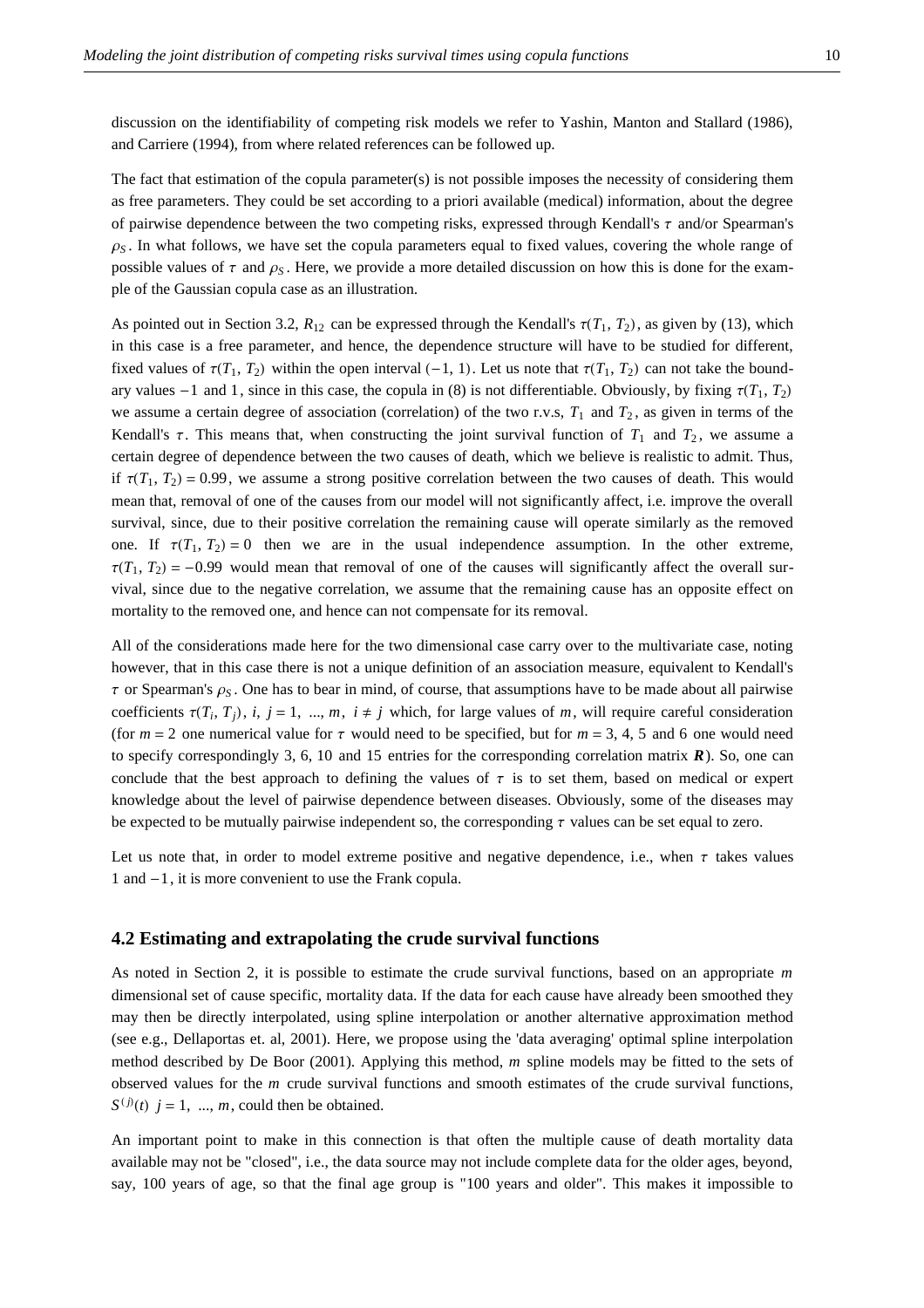produce complete net and overall survival functions and to estimate life expectancy and other actuarial functions, under the dependent competing risk model, and to investigate the complete or partial elimination of one or more causes of death. There have been several approaches to extending life tables beyond an upper age limit, such as the old-age mortality standard, developed by Himes, Preston and Condran (1994), the old age part of the Heligman-Pollard mortality model (see Heligman-Pollard, 1980) and also the Coale-Kisker method of closure of mortality tables (see Coale and Kisker, 1990, developed from a previous paper by Coale and Guo, 1989, and a recent investigation by Renshaw and Haberman, 2003). For a more detailed account on these methods and their application we refer to Buettner (2004). Here, we have applied a different approach (described in the Appendix), based on an appropriate extrapolation of the spline interpolants, produced by the 'data averaging' method. As will be seen from our numerical results (see Section 7), and based on our experience of a number of examples, this method produces reasonable extrapolations of the mortality experience up to the oldest ages, in the range 100-120.

If the mortality data have not been smoothed, a (spline) smoothing method may be applied to the raw data. A good candidate for the purpose is the method of constructing 'geometrically designed' free-knot splines, called GeD splines, which is automatic and does not require any knowledge of the number of knots and their locations (see Kaishev, Dimitrova, Haberman and Verrall, 2004).

#### **5. Evaluating the net and overall survival functions**

Having fixed the copula function,  $C(u_1, ..., u_m)$ , one may use (8) and evaluate the joint survival function

$$
S(t_1, ..., t_m) = C(S'(1)(t_1), ..., S'(m)(t_m))
$$
\n(14)

if the net survival functions  $S^{(j)}(t_j)$ ,  $j = 1, ..., m$  were known. In order to find them, we may use the relationship between  $S^{(j)}(t)$  and the crude survival functions,  $S^{(j)}(t)$ ,  $j = 1, ..., m$  given by Heckman and Honore (1989) and also by Carriere (1994). Thus, under the assumption of differentiability of  $C(u_1, ..., u_m)$ with respect to  $u_j \in (0, 1)$  and of  $S'(i)(t_j)$  with respect to  $t_j > 0$ , for  $t > 0$ , the following system of differential equations holds

$$
\frac{d}{dt} S^{(1)}(t) = C_1(S^{(1)}(t), ..., S^{(m)}(t)) \times \frac{d}{dt} S^{(1)}(t)
$$
\n
$$
\frac{d}{dt} S^{(2)}(t) = C_2(S^{(1)}(t), ..., S^{(m)}(t)) \times \frac{d}{dt} S^{(2)}(t)
$$
\n
$$
\vdots
$$
\n
$$
\frac{d}{dt} S^{(m)}(t) = C_m(S^{(1)}(t), ..., S^{(m)}(t)) \times \frac{d}{dt} S^{(m)}(t),
$$
\n(15)

where  $C_j(u_1, ..., u_m) = \frac{\partial}{\partial u_j} C(u_1, ..., u_m), j = 1, ..., m$ .

It is important to note that (15) is a system of nonlinear, differential equations which may be solved with respect to the net survival functions  $S^{(j)}(t)$ , once we have specified the type of copula function, and given estimates of the crude survival functions  $S^{(j)}(t)$ ,  $j = 1, ..., m$  in a suitable functional form, which can then be substituted into the left-hand side of (15). Then, in order to obtain the net survival functions  $S'(i)(t)$ , we need to find an efficient numerical method of solving the system (15). Once the net survival functions are obtained, we may substitute them into the copula on the right-hand side of (14) and evaluate the joint survival function, and in particular the overall survival function  $\mathcal{S}(t) \equiv S(t, ..., t)$ , which is of major interest in our investigation.

The derivatives with respect to time of the crude and net survival functions in (15) are actually the crude and net probability density functions of the r.v.s  $T_1$ ,  $T_2$ , ...,  $T_m$ . We will denote these densities as  $f^{(j)}(t)$  and  $f'(j)(t)$ ,  $j = 1, ..., m$ , respectively.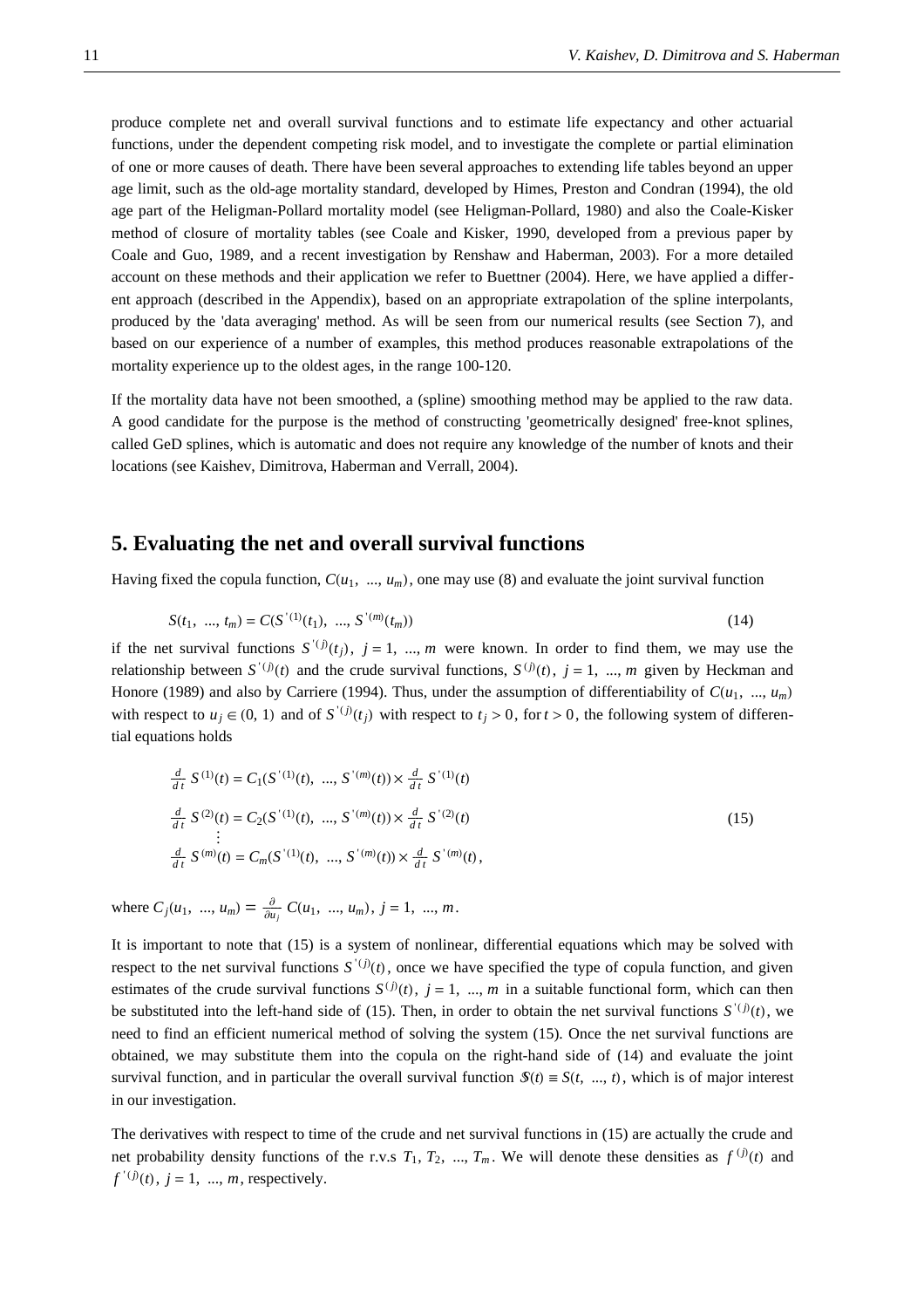In order to solve the system (15) numerically, one can rewrite it as a system of difference equations, assuming that the time variable  $t \ge 0$  takes integer values, (i.e., integral age values)  $k = 0, 1, 2, ...$  This has been the approach taken by Carriere (1994). Its disadvantage is that the net survival functions  $S^{(i)}(t)$ ,  $j = 1, ..., m$  are obtained only for integral ages. Here, we have used the *Mathematica* built-in function NDSolve, which solves numerically systems of differential equations and produces solutions,  $S^{(j)}(t)$ ,  $j = 1, ..., m$ , for any  $t > 0$ .

Let us also note that we have used equality (5) as a check on the solution of (15). For this purpose, we can apply (14) to express the overall survival function on the left-hand side of (5) as

$$
C(S^{(1)}(t), ..., S^{(m)}(t)) = S^{(1)}(t) + .... + S^{(m)}(t), 0 \le t \le 120.
$$
\n
$$
(16)
$$

Equality (16) implies that if, for any fixed *t*, we substitute the values of the net survival functions  $S^{(1)}(t)$ , ...,  $S^{(m)}(t)$ , obtained as a solution of (15), in the copula function, its value must be equal to the sum of the *m* crude survival functions, evaluated at *t*.

#### **6. Partial and complete disease elimination**

In order to study the effect of partial and complete disease elimination, we have adopted the following approach. Let us recall that, in our model, we have assumed that  $T_1, T_2, ..., T_m$  are the future lifetime spans of a newborn individual, under the operation of *m* causes of death, i.e., all the survival functions, introduced up to now, refer to age zero. We will now need to adjust explicitly the adopted notation for the crude and net survival functions, by adding a 0 subscript, indicating age at birth, i.e., we will write  $S_0^{(j)}(t)$ , and  $S_0^{(j)}(t)$ instead of  $S^{(j)}(t)$  and  $S^{(j)}(t)$ , and also  $S^{(j)}_x(t)$ , and  $S^{(j)}_x(t)$  to denote the corresponding crude and net survival functions for a life aged *x*. In order to illustrate the concept of partial and complete disease elimination, we will assume here that *t* takes integral values, i.e.,  $t \equiv k = 1, 2, ..., 120$ . Thus, we can express the net survival functions  $S_0^{(j)}(t)$ ,  $j = 1, ..., m$ , which we obtained as a solution of (15) as

$$
S_0^{(j)}(k) = S_0^{(j)}(1) \times S_1^{(j)}(1) \times \dots \times S_{k-1}^{(j)}(1) .
$$
 (17)

Applying the well known relation  $S_x^{(j)}(k) = S_0^{(j)}(x+k) / S_0^{(j)}(x)$  to the factors on the right-hand side of (17), we obtain the convenient identity

$$
S_0^{(j)}(k) = (S_0^{(j)}(1) / S_0^{(j)}(0)) \times (S_0^{(j)}(2) / S_0^{(j)}(1)) \times \cdots \times (S_0^{(j)}(k) / S_0^{(j)}(k-1))
$$
(18)

Rewriting (18) in actuarial notation gives

$$
S_0^{(j)}(k) = p'_0 \times p'_1 \times \dots \times p'_{k-1} = (1 - q'_0) \times (1 - q'_1) \times \dots \times (1 - q'_{k-1}),
$$
\n(19)

where, for simplicity, the dependence on the index *j* on the right-hand side has been suppressed.

We now introduce the piecewise linear function  $\theta_l(a, b; c, d)$ , with respect to  $l = 0, 1, 2, ...$ , as

$$
\theta_l(a, b; c, d) = a , \qquad \text{if } l \in [0, c] \n= a + \frac{b-a}{d-c} \times (l-c) , \quad \text{if } l \in [c, d] \n= b , \qquad \text{if } l \in [d, 120) ,
$$
\n(20)

where *a*, *b*, *c*, *d*, are parameters, such that  $0 \le a, b \le 1$  and  $0 < c < d < 120$ .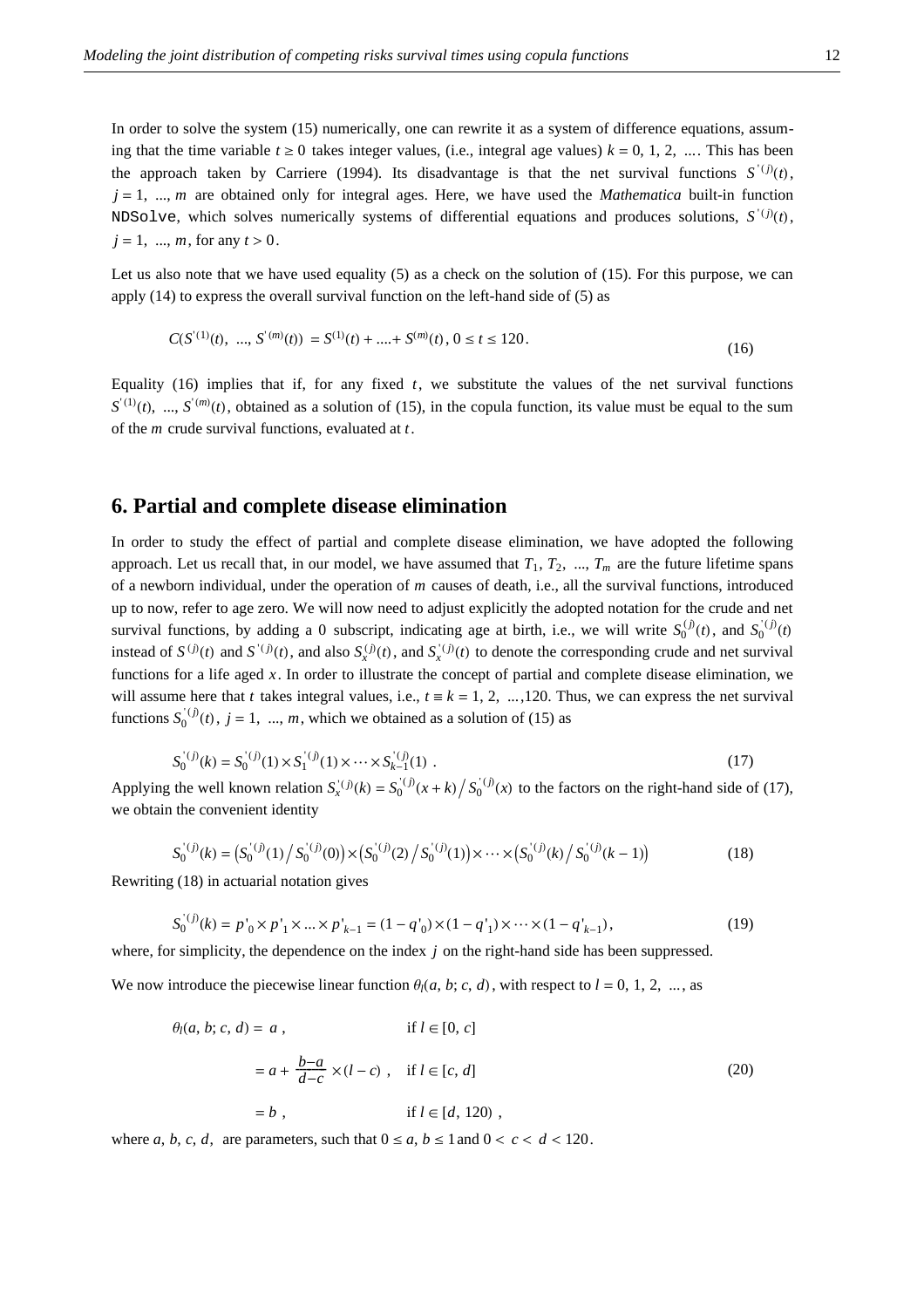We shall use  $\theta_l(a, b; c, d)$  to modify the net survival function in (19), in order to be able to control the degree of elimination of the *j*-th disease. Thus, if we denote by  $S_0^{\text{''}}(i)$  the modified net survival function and set  $q''_l = (1 - \theta_l) q'_l$ ,  $l = 0, 1, 2, ..., k - 1$ , (19) can be rewritten as

$$
S_0^{(n)}(k) = (1 - q_{0}^{(n)}) \times (1 - q_{1}^{(n)}) \times \cdots \times (1 - q_{k-1}^{(n)})
$$

By appropriately choosing particular values of the parameters *a*, *b*, *c* and *d* , for each age, the degree of elimination may be varied with the age *l*, with reasonable flexibility, from partial to complete elimination of the particular *j*-th cause of death. We may see how the modification of the net survival function (i.e., the degree of its elimination) will affect the overall survival function by substituting  $S_0^{(i)}(k)$  back into the copula, which defines the joint survival function in (14), i.e., the overall survival function becomes

$$
\mathcal{S}(k) \equiv S(k, \dots, k) = C(S_0^{(1)}(k), \dots, S_0^{(j-1)}(k), S_0^{(j)}(k), S_0^{(j+1)}(k), \dots, S_0^{(m)}(k))
$$

where  $k = 0, 1, \ldots, 120$ . So, by varying the parameters *a*, *b*, *c* and *d*, one can adjust the degree of elimination of the *j*-th cause of death at different ages and study its effect on  $\mathcal{S}(k)$  in the *m*-variate dependent multiple cause of death model. Let us note that the choice of  $a = b = 1$  corresponds to  $\theta_l \equiv 1$ , for  $l = 0, 1, 2, \dots k - 1$  which leads to  $S_0^{(l)}(k) \equiv 1, k = 0, 1, 2, \dots$ , which corresponds to complete elimination of the *j*-th disease, since obviously, the overall survival function with *j*-th disease removed is

$$
\mathcal{S}^{(-j)}(k) = \Pr(T_1 > k, \dots, T_{j-1} > k, T_{j+1} > k, \dots, T_m > k) =
$$
\n
$$
C\big(S_0^{(1)}(k), \dots, S_0^{(j-1)}(k), 1, S_0^{(j+1)}(k), \dots, S_0^{(m)}(k)\big).
$$

A numerical implementation of complete and partial elimination is presented in Section 7.

#### **7. Numerical results**

In this section, we apply the methodology, described earlier, to a real data set, related to the US female general population, in which the data are grouped by causes of death, using "Table 10. Number of life table deaths from specific causes during age interval for the female population: United States, 1989-91" of the U.S. Decennial Life Tables for 1989-91 (see NCHS, 1999). For ease of presentation, we consider the two dimensional and the multidimensional competing risk models separately.

#### **7.1 Two causes of death**

We consider here the simplest case of only two competing causes of death, one due to cancer, and a second one due to all other, non-cancer causes, pooled together. Thus, all the results of Sections 2-6 apply here for the case of  $m = 2$ . Denote by  $T_c$  and  $T_o$  the lifetime random variables for the cancer and non-cancer causes of death and by  $S^{(c)}(t)$ ,  $S^{(c)}(k)$ , and  $S^{(o)}(t)$ ,  $S^{(o)}(k)$ , the crude and net survival functions for cancer and non-cancer respectively. As noted in Section 4.2, it is possible to estimate crude survival functions based on an appropriate set of cause specific, mortality data. In order to estimate the crude survival functions for cancer and other (non-cancer) causes, we have used a two decrement data set, obtained on the basis of the multiple decrement "Table 10" from NCHS (1999). The data are presented in 5 year age intervals and cover the age range from 0 to 100+ years. It should be noted that the 'observed' values of the crude survival functions are, in fact, the values which have already been smoothed and published in NCHS (1999). For this reason, no further smoothing has been required and we have interpolated the 'observed' values of the crude survival functions for ages from 0 to 100, using the 'data averages' optimal spline interpolation method (see De Boor, 2001). In order to obtain a "closed" mortality model up to a limiting age of 120, we have extrapolated the fitted cubic spline functions  $S^{(c)}(t)$  and  $S^{(o)}(t)$ , for the cancer and the other (non-cancer) causes, over the 100-120 age range, under the condition that  $S^{(c)}(120) = S^{(o)}(120) = 0$ . The extrapolation has been performed using female mortality data for the old ages 100-115 given in "Table 3" from NCHS (1997). The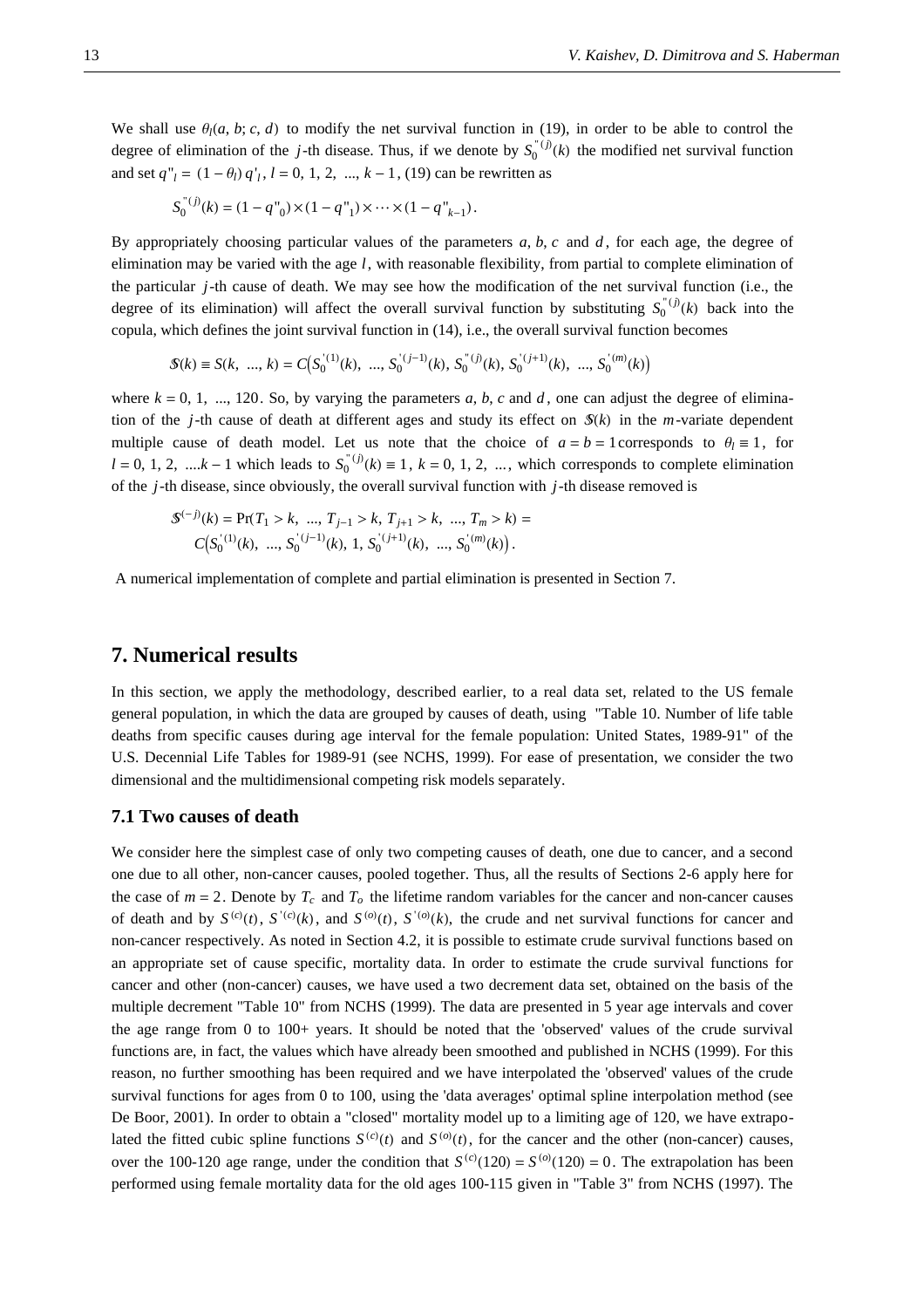actual numbers, as well as the method and formulae, used to obtain the 'observed' and extrapolated values of the crude survival functions are given in the Appendix.

The fitted cubic spline curves  $S^{(c)}(t)$  and  $S^{(o)}(t)$ ,  $0 \le t \le 120$  and their derivatives are given in Figure 1. As can be seen, the spline models of the two crude survival functions and the corresponding densities are smooth and posses very good visual quality.



Fig. 1. Interpolated crude survival functions (left panel) and their densities (right panel) for 'cancer' and 'other' causes of death.

Having estimated the crude survival functions  $S^{(c)}(t)$  and  $S^{(o)}(t)$ ,  $0 \le t \le 120$ , we obtain the net survival functions  $S^{(c)}(t)$  and  $S^{(o)}(t)$ ,  $0 \le t \le 120$ , by solving the system (15), using the four copulas, specified in Table 1. The solutions  $S^{(c)}(t)$ ,  $S^{(o)}(t)$ ,  $0 \le t \le 120$ , obtained from (15) have been checked, using equation (16) for the case  $m = 2$ . Since the solutions  $S^{(o)}(t)$  and  $S^{(c)}(t)$  approach zero very closely in the age range  $100 \le t \le 120$ , solving (15) is much more difficult for  $100 \le t \le 120$  and the solution there may not possess the built-in *Mathematica* precision. Another important point is that the numerical solution of (15),  $S'^{(o)}(t)$ and  $S^{(c)}(t)$ , is influenced by the extrapolated sections of the crude survival functions not only for  $100 \le t \le 120$  but within the entire age range  $0 \le t \le 120$ . This in turn means that the results and conclusions with respect to survival under the dependent competing risk model, given later in this section, depend on the extrapolation that has been carried out.

#### **7.1.1 The bivariate Gaussian copula case**

The net survival functions, obtained as a solution of (15), using the Gaussian copula,  $C^{Ga}(u_1, u_2)$ , with values of  $\rho$  corresponding to five different values of Kendall's  $\tau$  are plotted in Fig. 2 (so that  $\tau = 0.91$ ) corresponds to  $\rho = 0.99$ ,  $\tau = 0.35$  corresponds to  $\rho = 0.52$  and so on). As explained in Section 4.1, the linear correlation  $\rho$  is considered as a free parameter, by means of which different degrees of association, between the cancer and non-cancer modes of death, are preassigned. Thus, the system (15) has been solved for values of  $\rho$  equal to -0.99, -0.52, 0.00, 0.52, 0.99 and the obtained net survival functions  $S^{(0)}(t)$  and  $S^{(c)}(t)$ ,  $0 \le t \le 120$ , are represented by the curves, in the left and right panel in Fig. 2 (of course, other values of  $\rho$  could have been chosen). In the bivariate case, for fixed  $\rho$ , the net survival function, *S*<sup>'(*o*)</sup>(*t*),  $0 \le t \le 120$ , coincides with the overall survival function,  $\mathcal{S}^{(-c)}(t)$ ,  $0 \le t \le 120$ , when cancer has been removed. Obviously, if cancer is removed from the bivariate decrement model, the overall survival will entirely be determined by the only remaining cause of death, that of non-cancer, and vice-versa. Thus, in order to study the overall survival, when cancer is removed, we may directly study the non-cancer net survival function  $S'^{(o)}(t)$ .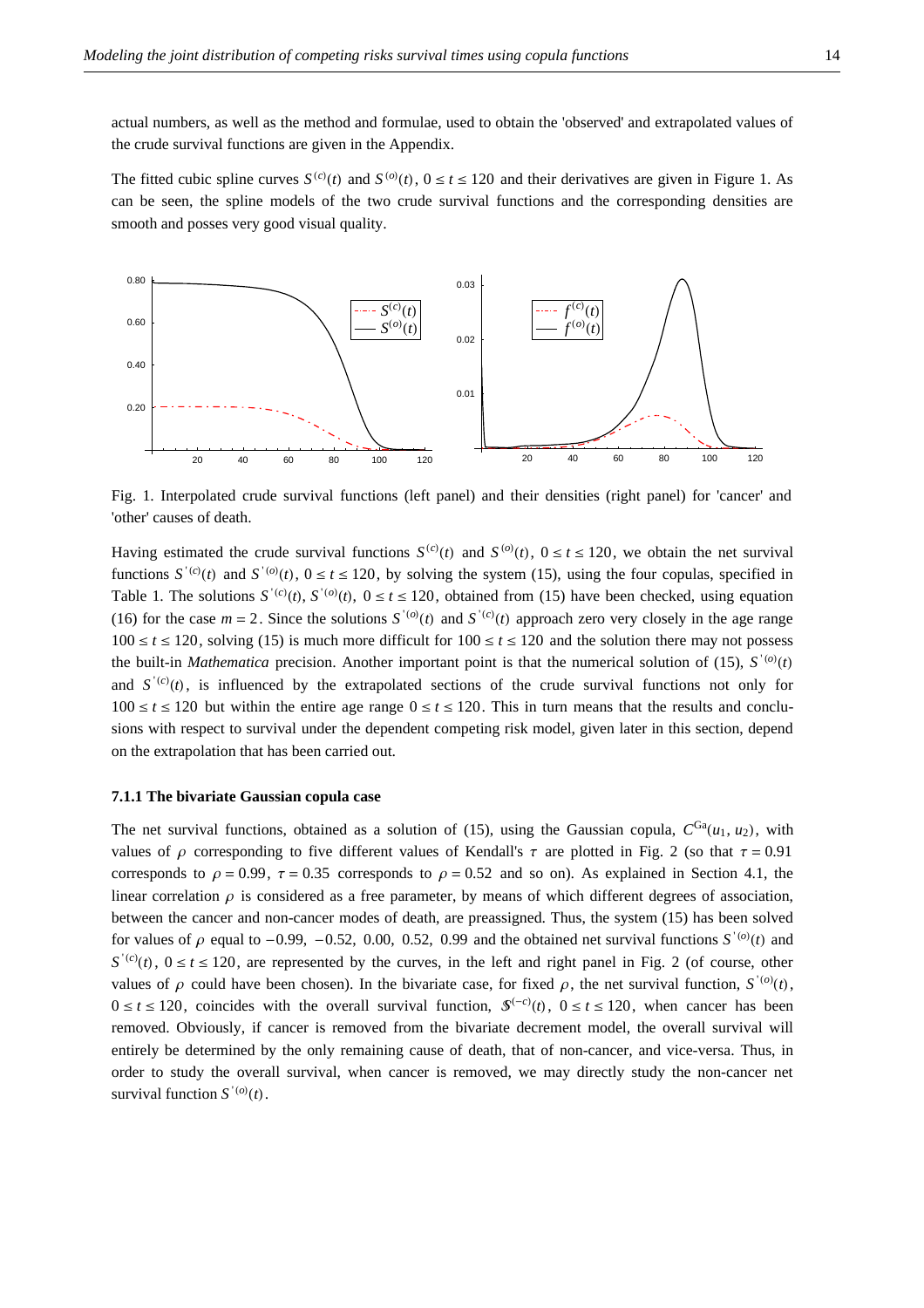

Fig. 2. The net survival functions  $S^{(0)}(t)$ ,  $0 \le t \le 120$  for 'other' (non-cancer) cause (i.e. cancer removed) left panel and for 'cancer' (i.e. 'other' cause removed) - right panel.

As can be seen from the left panel of Fig. 2, removing cancer affects survival most significantly when Kendall's  $\tau = -0.91$  ( $\rho_s = -0.99$ ), which corresponds to the case of extreme negative dependence. This effect of rectangularization of the net (overall) survival function is seen even more clearly on the right panel of Fig. 2, where the 'other' cause of death has been removed. In addition, we note that in the case of negative dependence or even independence between  $T_c$  and  $T_o$ , the trend of the overall survival curves suggests that the limiting age lies somewhere beyond 120 and it would not be natural to expect the old age survivors to die almost simultaneously at 120.

For the example of the bivariate Gaussian copula with Kendall's  $\tau = -0.91$  ( $\rho_s = -0.99$ ), we will illustrate how, not only a complete, but also a partial elimination of cancer, will affect the overall survival function  $\mathcal{S}(t) \equiv S(t, t), 0 \le t \le 120$ . As described in Section 6, we apply the function  $\theta_t$ , given by (20) to modify the cancer net survival function  $S^{(c)}(t)$ . The results are illustrated in the right panel of Fig. 3, where  $S(t, t)$ ,  $0 \le t \le 120$ , is evaluated and plotted for five different choices of the function  $\theta_t(a, b; c, d)$ , plotted in the left panel of Fig. 3. As can be seen from Fig. 3, for any fixed age *t*, the probability of overall survival increases if we vary  $\theta_t$  from  $\theta_t \equiv 0$  ( $a = b = 0$ ) - the solid curve, corresponding to no elimination, through  $\theta_t \equiv 0.5$  $(a = b = 0.5)$  - the dot-dashed curve, corresponding to half elimination equally applied for  $0 < t < 120$ , to  $\theta_t \equiv 0.9$  ( $a = b = 0.9$ ) - the double dot-dashed curve, corresponding to almost complete cancer elimination.  $\theta_t$ (0.2, 0.8; 20, 65) represents respectively 20 % cancer elimination for ages  $0 < t \le 20$ , linearly increasing elimination from 20 % up to 80 % for  $20 < t \le 65$  and 80 % cancer elimination for  $65 < t < 120$ . The remaining choice  $\theta_t(0.8, 0.2; 20, 65)$  is similar but with the 20 % and 80 % parameters interchanged.



Fig. 3. The effect of different degree of partial elimination of cancer on the overall survival function  $\mathcal{S}(t) \equiv S(t, t), 0 \le t \le 120$  - right panel for different choices of the elimination function  $\theta_t$  - left panel.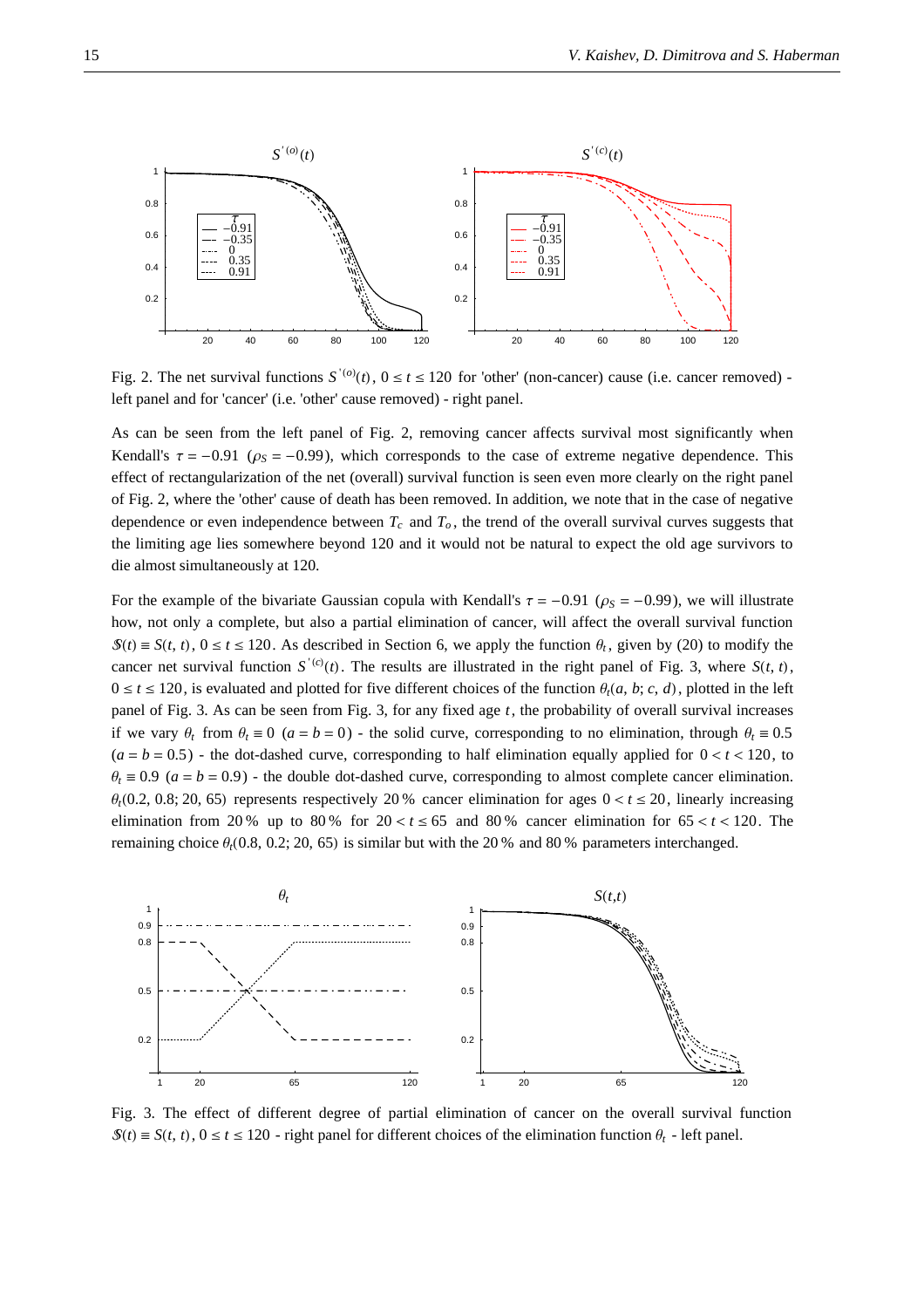#### **7.1.2 Sensitivity of the results with respect to choice of copula**

In this Section, we present a comparative study of the survival under the dependent competing risk model with respect to different choices of copula functions. For reasons stated in Section 4.1, we have performed the comparison by testing the proposed copula-based competing risk methodology with four different copulas, the Gaussian, the Student *t*-copula, the Frank and the Plackett copulas. For each copula we have used five different values of Kendall's  $\tau$  equal to -0.91, -0.35, 0.00, 0.35, 0.91. The results obtained show that the overall survival, given that cancer were eliminated as a cause of death, is most strongly affected by the choice of the copula in the case of extreme negative dependence,  $\tau = -0.91$  and with the increase of  $\tau$  this effect decreases. The curves of the density  $f'(0)(t)$ ,  $0 \le t \le 120$ , for the four choices of copulas, are plotted in Fig. 4 in the case of  $\tau = -0.35$ - left panel and  $\tau = 0.35$ - right panel.



Fig. 4. The effect of the choice of copula on the overall survival density,  $f'(o)(t)$ , given cancer eliminated.

Although in the model presented here, it is more reasonable to look at the overall survival function  $\mathcal{S}(t)$ ,  $0 \le t \le 120$ , the joint survival function of  $T_c$  and  $T_o$ ,  $S(t_1, t_2) = \Pr(T_c > t_1, T_o > t_2)$ ,  $0 \le t_i \le 120$ ,  $j = 1, 2$ , is also of interest. However, since either one of the causes leads to death, and the other lifetime remains latent, probabilistic inference related to the joint distribution of  $T_c$  and  $T_o$  is somewhat artificial. Nevertheless, it is instructive and in Fig. 5-8 we have illustrated the joint density of  $T_c$  and  $T_o$  in case of the bivariate Gaussian, Student  $t$ -, Frank and Plackett copulas. For any bivariate copula, the joint density of  $T_c$  and  $T_o$  can be calculated from (14) as

$$
\frac{\partial^2}{\partial t_1 \partial t_2} S(t_1, t_2) = c(S^{'(c)}(t_1), S^{'(o)}(t_2)) \times f^{'(c)}(t_1) \times f^{'(o)}(t_2).
$$
\n(21)

In the upper panels of Fig. 5-8, negative dependence between  $T_c$  and  $T_o$  has been modeled with  $\tau(T_1, T_2) = -0.35$ , and in the lower panels, the modeled dependence is positive with  $\tau(T_1, T_2) = 0.35$ . The mass of the distribution is oriented in such a way that, under negative dependence, as seen from the upper panels of Fig. 5-8, higher values of  $T<sub>o</sub>$  are more likely to occur jointly with smaller values of  $T<sub>c</sub>$ . Under positive dependence, as seen from the lower panels, jointly increasing values of the lifetimes  $T_c$  and  $T_o$  are likely to occur. This is valid, regardless of what copula has been used, as can be seen from Fig. 5-8. There are, of course, some copula specific differences in the joint density functions, as is natural to expect in view of (21). For example, in the case of Student *t*-copula, there are probability masses in the corners inherited from the density of the copula itself (Fig. 6). In other cases, the joint density is significantly influenced by the (marginal) net survival functions, which cause probability masses to occur along the borders  $T_c = 0$ and/or  $T<sub>o</sub> = 0$ , as e.g., in the case of Frank copula (Fig. 7). Another, obvious characteristic of the joint density function is that for  $\tau = -0.35$  it has one mode approximately around  $T_o = 90$ ,  $T_c = 80$  and for  $\tau = 0.35$  it has a mode approximately around  $T<sub>o</sub> = 85$ ,  $T<sub>c</sub> = 95$ .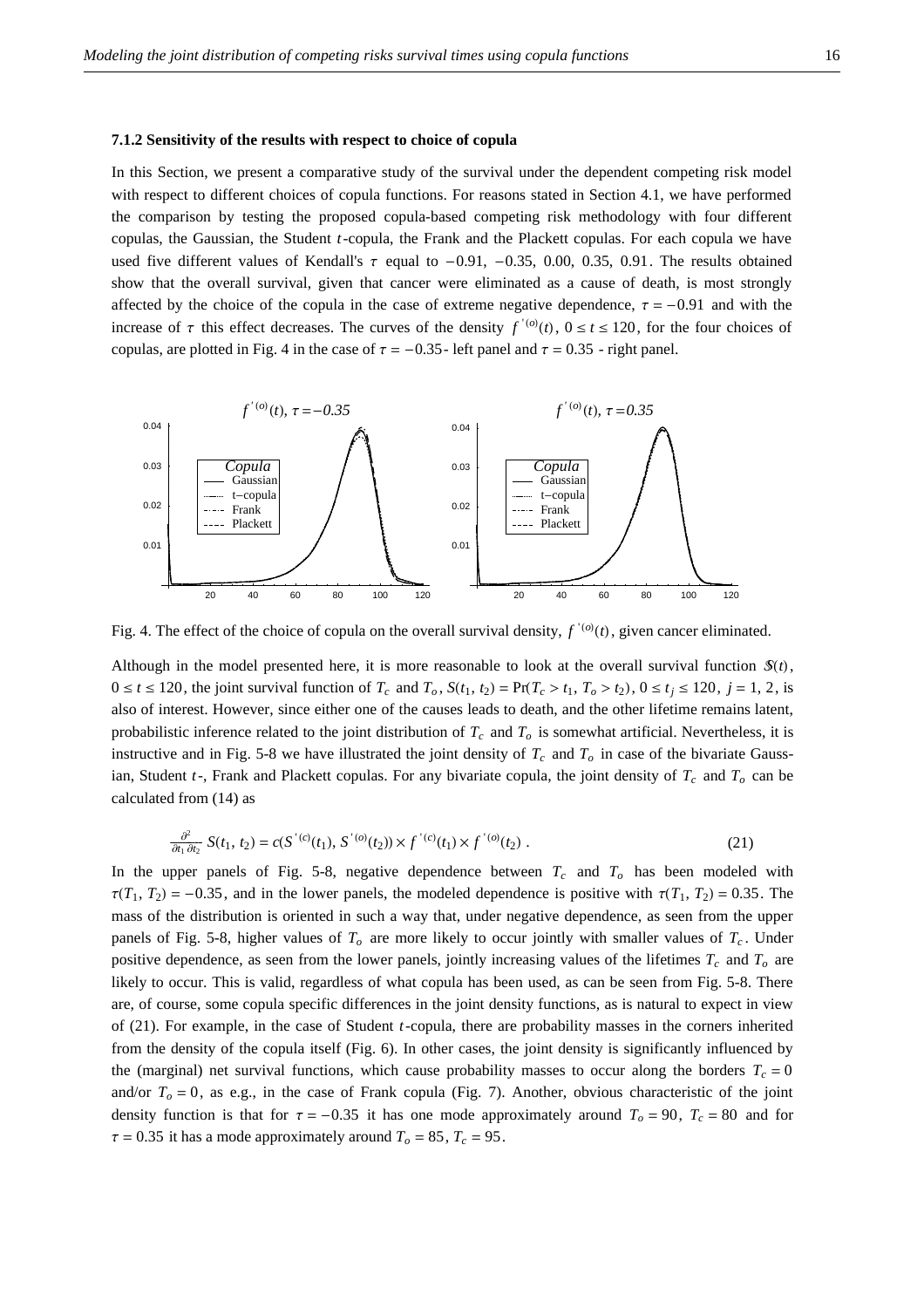

Fig. 5. A 3D plot and a contour plot of the joint density of  $T_c$  and  $T_o$ , expressed through the Gaussian copula for Kendall's  $\tau = -0.35$  (upper panel) and  $\tau = 0.35$  (lower panel).



Fig. 6. A 3D plot and a contour plot of the joint density of  $T_c$  and  $T_o$ , expressed through the *t*-copula for Kendall's  $\tau = -0.35$  (upper panel) and  $\tau = 0.35$  (lower panel).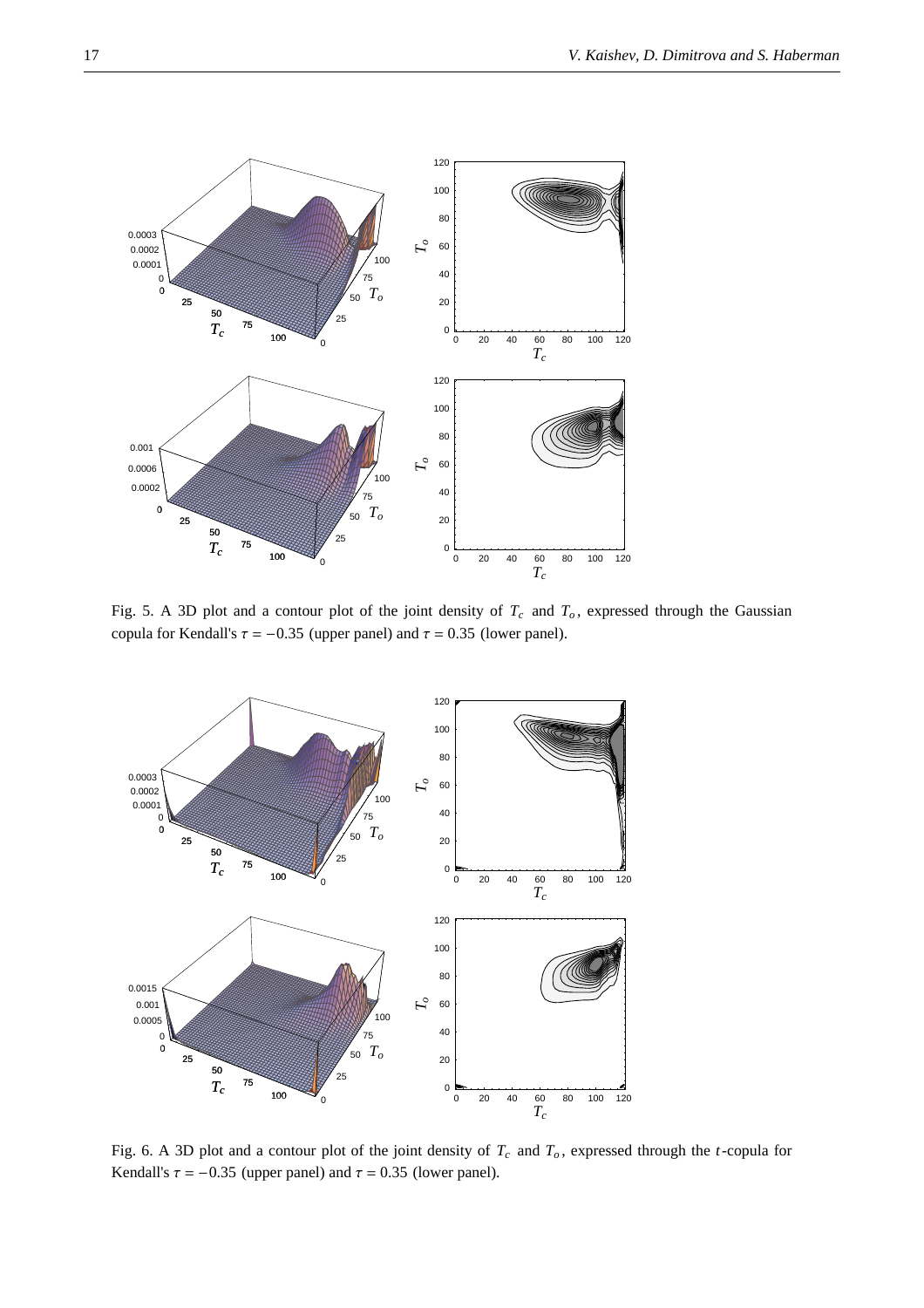

Fig. 7. A 3D plot and a contour plot of the joint density of  $T_c$  and  $T_o$ , expressed through the Frank copula for Kendall's  $\tau = -0.35$  (upper panel) and  $\tau = 0.35$  (lower panel).



Fig. 8. A 3D plot and a contour plot of the joint density of  $T_c$  and  $T_o$ , expressed through the Plackett copula for Kendall's  $\tau = -0.35$  (upper panel) and  $\tau = 0.35$  (lower panel).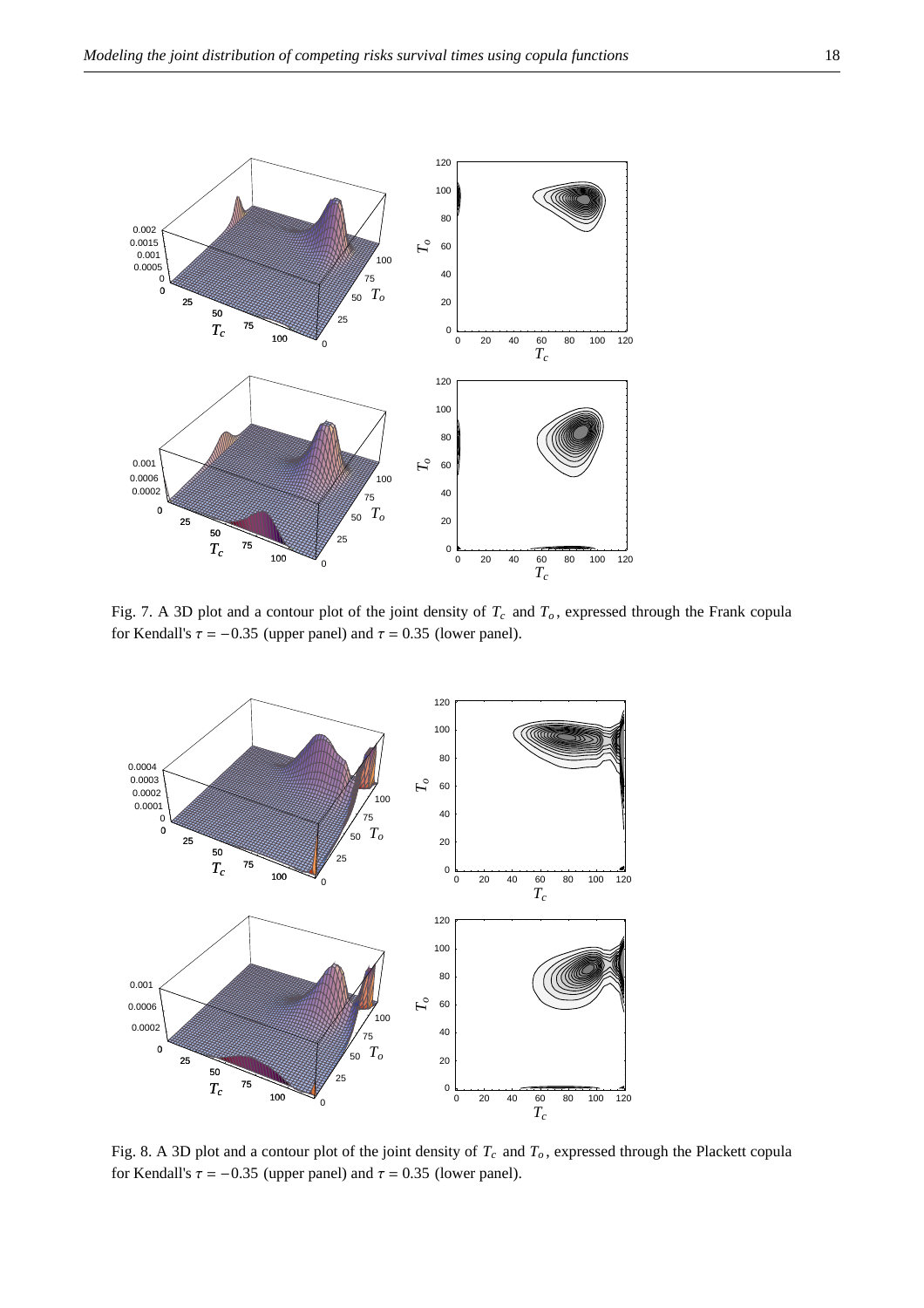The sensitivity, with respect to the choice of copula, of the dependent competing risk model has been tested using actuarial functions, such as the life expectancy at birth, *e* ë  $\int_{0}^{(-c)}$ , at age 65, *e*  $_{65}^{(-c)}$ , and the whole of life annuity at age 65,  $\overline{a}_{65}^{(-c)}$ , calculated in case of complete cancer elimination. We are interested in assessing the gain due to cancer elimination, and so we have compared the latter actuarial functions, *e* ë (-c) 。<br>0 ,*e*  $_{65}^{(-c)}$  and  $\overline{a}_{65}^{(-c)}$ , with  $e_0$  = 78.83,  $e_{65}$  = 19.03 and  $\overline{a}_{65}$  = 12.63, calculated in the case when none of the causes has been eliminated. The results of the sensitivity test are summarized in Tables 2-5 for the Gaussian, Student *t*-, Frank and Plackett copulas respectively.

| T        | $N(\rho)$      | $_{o}(-c)$<br>$e_{\theta}$ | $_{\circ}(-c)$<br>$e_{65}$ | $\overline{a}_{65}^{(-c)}$ |  |  |
|----------|----------------|----------------------------|----------------------------|----------------------------|--|--|
|          |                | [gain]                     | [gain]                     | [gain]                     |  |  |
|          |                | 87.43                      | 26.75                      | 15.08                      |  |  |
| $-0.91$  | $\rho = -0.99$ | [8.60]                     | [7.71]                     | [2.45]                     |  |  |
| $-0.35$  |                | 83.37                      | 22.26                      | 14.13<br>$[1.50]$          |  |  |
|          | $\rho = -0.52$ | [4.54]                     | [3.23]                     |                            |  |  |
| $\bf{0}$ |                | 82.16                      | 21.00                      | 13.66                      |  |  |
|          | $\rho = 0.00$  | [3.34]                     | [1.97]                     | [1.03]                     |  |  |
| 0.35     |                | 81.05                      | 20.00                      | 13.21                      |  |  |
|          | $\rho = 0.52$  | [2.22]                     | [0.96]                     | [0.59]                     |  |  |
| 0.91     |                | 79.15                      | 19.05                      | 12.70                      |  |  |
|          | $\rho = 0.99$  | [0.32]                     | [0.02]                     | [0.07]                     |  |  |

Table 3. Student's *t*-copula results.

| T                         | $T(\rho, \nu = 3)$ | $_{\circ}(-c)$<br>$e_0$ | $_{\circ}(-c)$<br>$e_{65}$ | $\overline{a}_{65}^{(-c)}$<br>[gain]<br>15.06<br>[2.43]<br>14.14<br>[1.51] |
|---------------------------|--------------------|-------------------------|----------------------------|----------------------------------------------------------------------------|
|                           |                    | [gain]                  | [gain]                     |                                                                            |
|                           |                    | 87.00                   | 26.27                      |                                                                            |
| $-0.91$                   | $\rho = -0.99$     | [8.17]                  | [7.24]                     |                                                                            |
| $-0.35$<br>$\rho = -0.52$ |                    | 83.43                   | 22.36                      |                                                                            |
|                           |                    | [4.60]                  | [3.33]                     |                                                                            |
| $\bf{0}$                  |                    | 82.28                   | 21.19                      | 13.72                                                                      |
|                           | $\rho = 0.00$      | [3.46]                  | [2.16]                     | [1.09]                                                                     |
| 0.35                      |                    | 81.18                   | 20.20                      | 13.29                                                                      |
|                           | $\rho = 0.52$      | [2.35]                  | [1.17]                     | [0.66]                                                                     |
|                           |                    | 79.17                   | 19.10                      | 12.72                                                                      |
| 0.91                      | $\rho = 0.99$      | [0.34]                  | [0.07]                     | [0.09]                                                                     |

Table 4. Frank copula results.

| T       | $\boldsymbol{F}(\boldsymbol{\theta})$ | $_{\circ}(-c)$<br>$e_{\theta}$ | $_{\circ}(-c)$<br>$e_{65}$ | $\overline{a}_{65}^{(-c)}$                                                                            |
|---------|---------------------------------------|--------------------------------|----------------------------|-------------------------------------------------------------------------------------------------------|
|         |                                       | [gain]                         | [gain]                     | [gain]<br>15.04<br>[2.41]<br>14.08<br>[1.45]<br>13.66<br>[1.03]<br>13.20<br>[0.57]<br>12.66<br>[0.03] |
| -0.91   | $\theta = -44.88$                     | 86.96                          | 26.23                      |                                                                                                       |
|         |                                       | [8.13]                         | [7.20]                     |                                                                                                       |
| $-0.35$ | $\theta = -3.46$                      | 83.20                          | 22.09                      |                                                                                                       |
|         |                                       | [4.37]                         | [3.05]                     |                                                                                                       |
| 0       | $\theta = 0.00$                       | 82.16                          | 21.00                      |                                                                                                       |
|         |                                       | [3.34]                         | [1.97]                     |                                                                                                       |
| 0.35    | $\theta = 3.46$                       | 81.13                          | 20.00                      |                                                                                                       |
|         |                                       | $[2.30]$                       | [0.97]                     |                                                                                                       |
| 0.91    | $\theta = 44.88$                      | 79.27                          | 19.00                      |                                                                                                       |
|         |                                       | [0.45]                         | $[-0.04]$                  |                                                                                                       |

| Table 5. Plackett copula results. |  |
|-----------------------------------|--|
|-----------------------------------|--|

| T       | $P(\theta)$                     | $_{o}(-c)$<br>$e_{\theta}$ | $_{o}(-c)$<br>$e_{65}$ | $\overline{a}_{65}^{(-c)}$ |
|---------|---------------------------------|----------------------------|------------------------|----------------------------|
|         |                                 | [gain]                     | [gain]                 | [gain]                     |
| $-0.91$ |                                 | 86.33                      | 25.53                  | 14.97                      |
|         | $\frac{1}{735.8}$<br>$\theta =$ | [7.50]                     | [6.50]                 | [2.34]                     |
| $-0.35$ |                                 | 83.24                      | 22.14                  | 14.09                      |
|         | $\frac{1}{5.022}$<br>$\theta =$ | [4.42]                     | [3.11]                 | [1.46]                     |
| 0       |                                 | 82.16                      | 21.00                  | 13.66                      |
|         | $\theta = 0.00$                 | [3.34]                     | [1.97]                 | [1.03]                     |
| 0.35    | $\theta = 5.022$                | 81.17                      | 20.07                  | 13.23                      |
|         |                                 | [2.34]                     | [1.04]                 | [0.60]                     |
| 0.91    | $\theta = 735.8$                | 79.27                      | 19.11                  | 12.72                      |
|         |                                 | [0.44]                     | [0.08]                 | [0.09]                     |

A general conclusion is that the gain in  $\hat{e}$ (-c) 。<br>0 , e  $\frac{(-c)}{65}$  and  $\overline{a}_{65}^{(-c)}$  is bounded by the gain in these actuarial functions, obtained with the Fréchet-Hoeffding copula bounds (9). As seen from Tables 2-5, the approximate upper bound for the gain in  $\phi$  $\int_0^{(-c)}$  is 8.60, for the gain in  $\int_c^{\infty}$  $\frac{(-c)}{65}$  is 7.71 and for the gain in  $\overline{a}_{65}^{(-c)}$  is 2.45 years. So, the choice of copula can affect these actuarial functions only up to the corresponding upper bounds. As expected, each of *e* ë (-c) 。<br>0 , *e*  $\frac{(-c)}{65}$  and  $\overline{a}_{65}^{(-c)}$  decreases as Kendall's  $\tau$  increases, regardless of the choice of copula. It is important to note that the stated actuarial functions, computed for the four selected copulas, differ more significantly in the case of extreme negative dependence. In this case the maximum gain, in any of *e* ë (-c)<br>0 , e  $\frac{(-c)}{65}$  and  $\overline{a}_{65}^{(-c)}$ , is obtained for the Gaussian copula (Table 2) and the minimum for the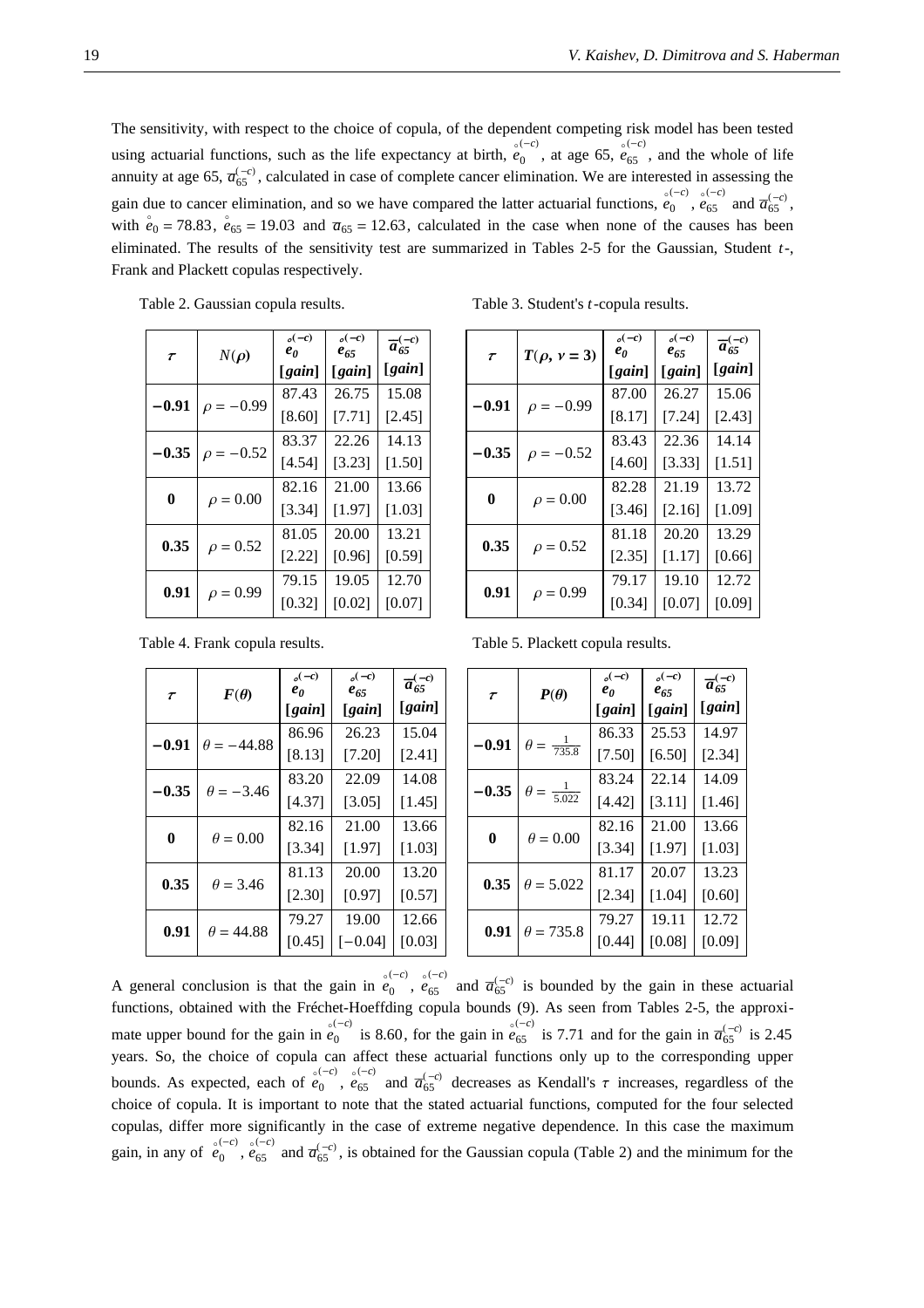Plackett copula (Table 5). As can be seen from Tables 2-5, the differences between the selected actuarial functions become insignificant for  $\tau$  equal to  $-0.35$ , 0, 0.35, 0.91 for the four copulas.

It is worth mentioning that our estimates of the gain in  $\vec{e}$  $\int_0^{(-c)}$  and in *e*  $\frac{(-c)}{65}$ , for the independent case, are 3.34 and 1.97, and these figures are consistent with the values 3.30 and 1.92 respectively, given in NCHS (1999). The small differences between these 2 sets of estimates may be due to the extrapolation up to the limiting age of 120, that has been performed in our study.

#### **7.2 Multiple causes of death (** $m = 4$ **)**

We now illustrate the extension of the proposed methodology to the multivariate case by considering four competing causes, heart (*h*), cancer (*c*), respiratory diseases (*r*) and other causes (*o*). As in the bivariate case, we have constructed the four decrement table using "Table 10" from NCHS (1999). The interpolated crude survival functions  $S^{(h)}(t)$ ,  $S^{(c)}(t)$ ,  $S^{(r)}(t)$ ,  $S^{(o)}(t)$ ,  $0 \le t \le 120$  and their derivatives are given in Fig. 9.



Fig. 9. The crude survival functions (left panel) and their densities (right panel).

As noted in Section 3.4, the multivariate Frank copula allows for modelling only positive dependence. So, here for illustrative purposes we have used the Frank copula to model purely positive dependence along with the Gaussian and *t*-copula which can capture a wide variety of pairwise dependencies between the lifetimes  $T_h$ ,  $T_c$ ,  $T_r$  and  $T_o$  given that the matrix  $\bm{R}$  is positive definite. We have been successful in solving the system (15) in this four dimensional case for the selected three copulas. The four net survival functions and their densities for the Gaussian copula with (arbitrarily chosen) pairwise correlation coefficients  $R_{hc} = -0.5$ ,  $R_{hr} = -0.5$ ,  $R_{ho} = 0.5$ ,  $R_{cr} = 0.5$ ,  $R_{co} = -0.5$ ,  $R_{ro} = -0.5$ , are presented in Fig. 10.



Fig. 10. The net survival functions (left panel) and their densities (right panel).

In the left panel of Fig. 11, we have given the obtained overall survival functions with no disease eliminated,  $\mathcal{S}(t)$ , and each one of the diseases eliminated,  $\mathcal{S}^{(-h)}(t)$ ,  $\mathcal{S}^{(-c)}(t)$  and  $\mathcal{S}^{(-r)}(t)$ . As can be seen, the most significant improvement in survival for the age range  $40 \le t \le 85$  is achieved if cancer is eliminated whereas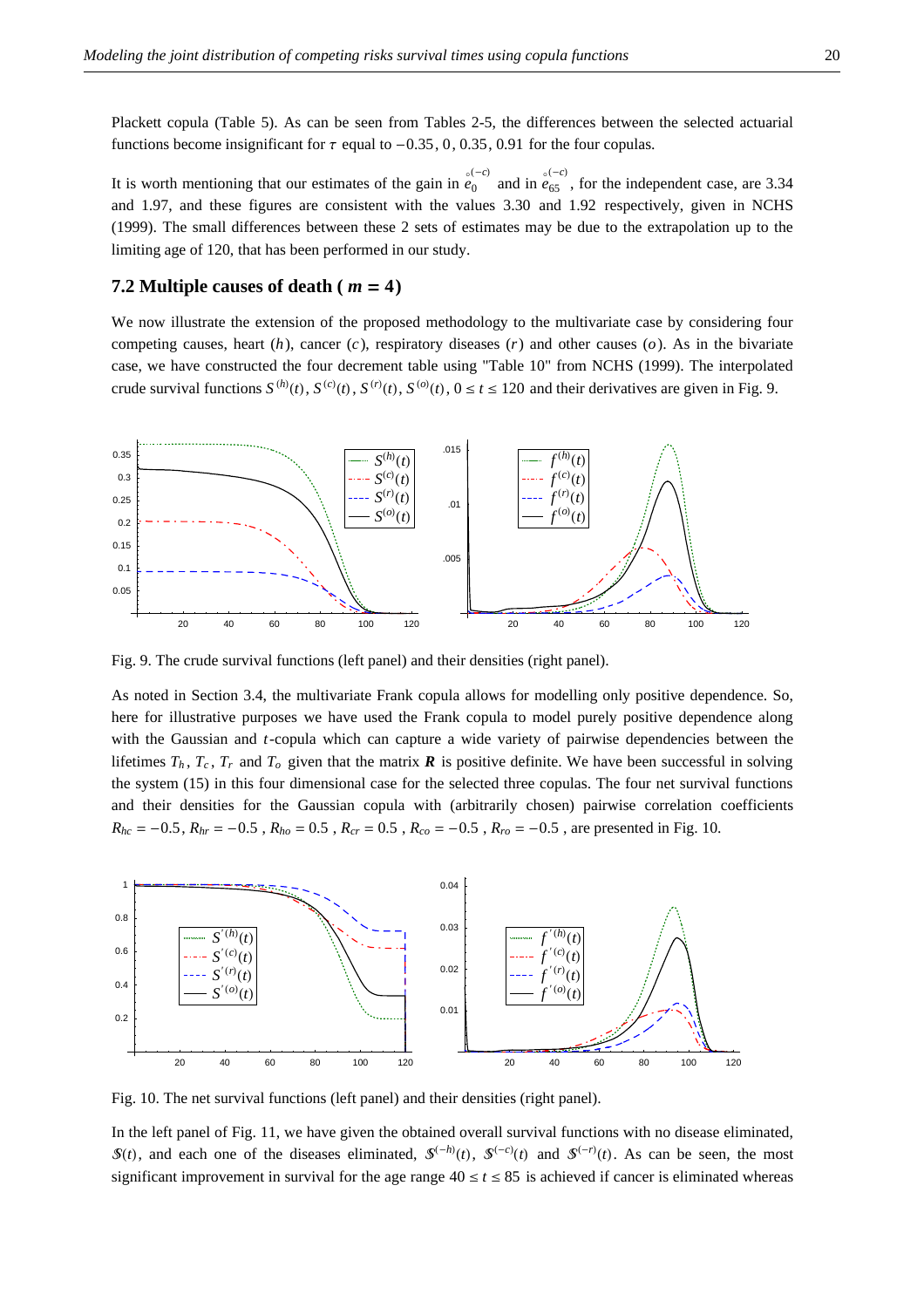for  $85 \le t \le 120$  the best improvement in survival is due to removal of heart diseases. As expected, improvement in survivorship due to removal of respiratory diseases is not as significant. Fig. 12 presents examples of the cases where 2 causes of death are simultaneously eliminated: the simultaneous elimination of cancer and heart diseases gives the best improvement in the overall survival over the entire range  $40 \le t \le 120$ , compared to the removal of any other combination of two causes. The densities given in the right panels of Fig. 11-12 combined with Table 6 provide information about the effect of removal of one disease and a pair of diseases on the life expectancy. As is natural to expect, the complete simultaneous elimination of heart, cancer and respiratory diseases provides the highest gain in the actuarial functions *e* ë (*-j*) 。<br>0 ,*e*  $\frac{(-j)}{65}$  and  $\overline{a}_{65}^{(-j)}$ ,  $j \in \{h, c, r, hc, hr, cr, hcr\}$ . The results obtained with the Student *t*-copula with identical correlation matrix and  $v = 3$  are almost identical and therefore are omitted.



Fig. 11. The overall survival functions with no elimination and only one disease eliminated (left panel) and their densities (right panel).



Fig. 12. The overall survival functions with no elimination and only two diseases eliminated (left panel) and their densities (right panel).

| Disease, j                 | $j \equiv \{h\}$ | $j \equiv \{c\}$ | $j \equiv \{r\}$ | $\mid j \equiv \{hc\} \mid j \equiv \{hr\}$ |        | $j \equiv \{cr\}$ | $j \equiv \{ hcr \}$ |
|----------------------------|------------------|------------------|------------------|---------------------------------------------|--------|-------------------|----------------------|
| $o(-j)$<br>$e_{\theta}$    | 84.77            | 84.16            | 80.54            | 91.51                                       | 86.86  | 88.17             | 97.51                |
| [gain]                     | [5.96]           | [5.35]           | [1.72]           | [12.69]                                     | [8.05] | [9.35]            | [18.70]              |
| $o(-j)$<br>$e_{65}$        | 25.06            | 23.18            | 20.82            | 30.20                                       | 27.13  | 27.14             | 36.09                |
| [gain]                     | [6.04]           | [4.16]           | [1.80]           | [11.18]                                     | [8.12] | [8.12]            | [17.08]              |
| $\overline{a}_{65}^{(-j)}$ | 14.62            | 14.24            | 13.19            | 16.42                                       | 15.23  | 15.45             | 17.82                |
| [gain]                     | [1.99]           | $[1.61]$         | [0.56]           | [3.80]                                      | [2.61] | [2.82]            | [5.19]               |

Table 6. Multivariate Gaussian copula results.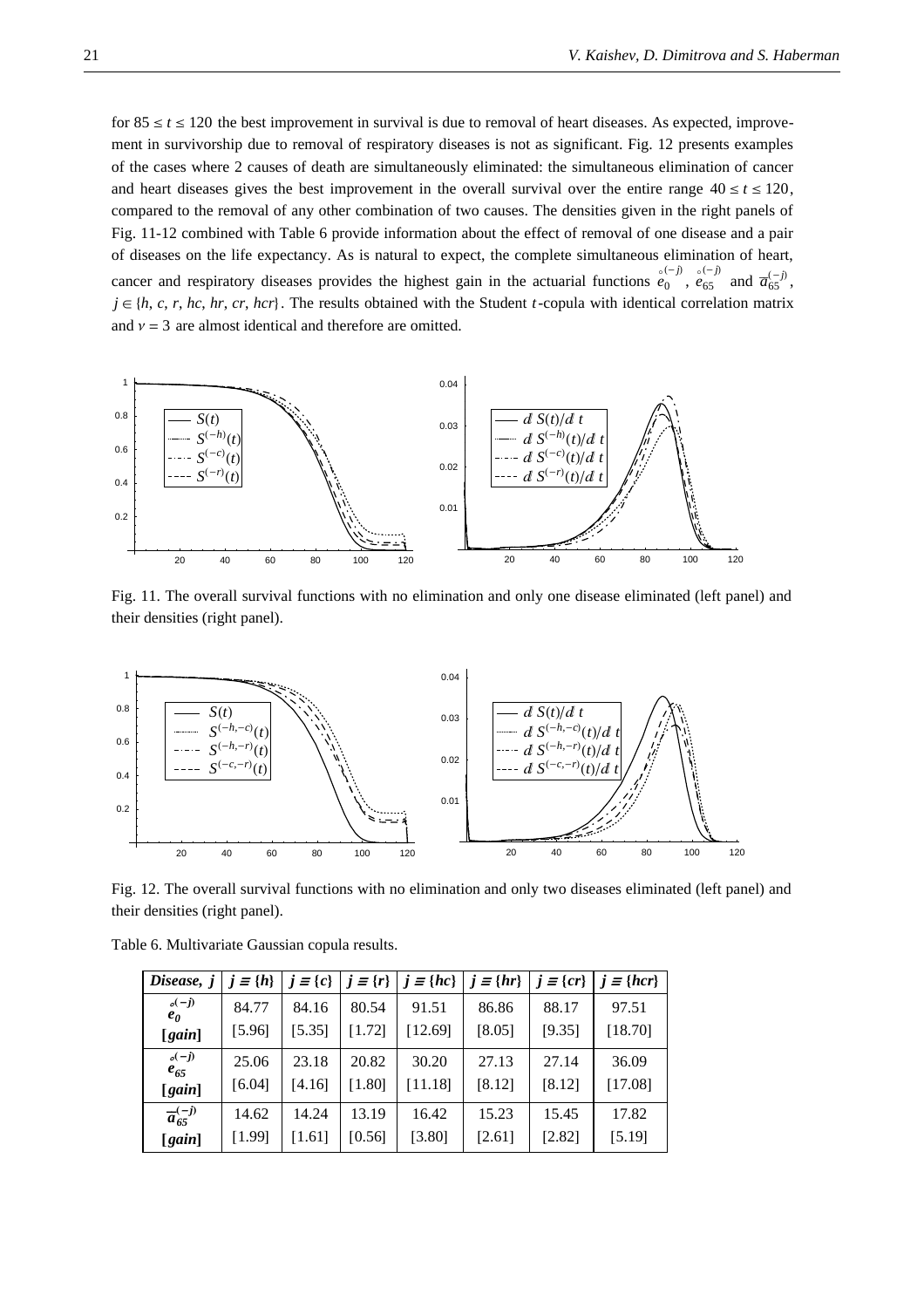Using the multivariate Frank copula, we have modelled positive dependence with parameter  $\theta = 34.64$ which in the bivariate case corresponds to  $\tau = 0.35$ . The results are similar in nature but expressed to a lesser extend, as seen from Fig. 13 and Table 7, where the maximum gain achieved is just over half of that achieved with the Gaussian copula, where we have assumed positive as well as negative pairwise correlations.



Fig. 13. The overall survival functions with no elimination and only one disease eliminated (left panel) and only two disease eliminated (right panel).

| Disease, j                 | $j \equiv \{h\}$ | $j \equiv \{c\}$ | $j \equiv \{r\}$ | $j \equiv \{hc\}$ | $j \equiv \{hr\}$ |        | $j \equiv \{cr\}$ $j \equiv \{hcr\}$ |
|----------------------------|------------------|------------------|------------------|-------------------|-------------------|--------|--------------------------------------|
| $o(-j)$<br>$e_{\theta}$    | 81.95            | 81.11            | 79.48            | 85.28             | 83.24             | 81.96  | 87.13                                |
| [gain]                     | [3.14]           | [2.30]           | [0.67]           | [6.46]            | [4.43]            | [3.15] | [8.31]                               |
| $o(-j)$<br>$e_{65}$        | 21.83            | 19.98            | 19.53            | 23.59             | 23.00             | 20.62  | 25.22                                |
| [gain]                     | [2.82]           | [0.96]           | [0.52]           | [4.57]            | [3.99]            | [1.60] | [6.20]                               |
| $\overline{a}_{65}^{(-j)}$ | 13.78            | 13.14            | 12.86            | 14.63             | 14.22             | 13.43  | 15.24                                |
| [gain]                     | [1.16]           | [0.52]           | [0.23]           | [2.01]            | [1.59]            | [0.81] | [2.61]                               |

Table 7. Multivariate Frank copula results.

### **8. Conclusions**

The objective of this paper is to demonstrate how copulas may be used in the modelling of dependencies among causes of death for the purposes of analyzing the impact of the complete or partial elimination of causes of death on survival functions and related indices, expectations of life and annuity values.

The paper extends the earlier work of Carriere (1994) and Valdez (2001) to include more than two competing risks, to investigate the sensitivity of the model to the choice of copula and to provide a more rapid and universal computation process for solving the underlying system of non-linear differential equations, which yields a solution not just at integral ages (as in Carriere 1994) but at any (intermediate) age  $0 \le t \le 120$ .

The methodology and results may be applied to

- setting target levels for mortality rates that will assist with scenario testing and sensitivity analyses in the presence of dependence between causes of death

- population forecasting and planning

- life insurance business where the financial impact of mortality improvements on life insurance and annuities products may be investigated.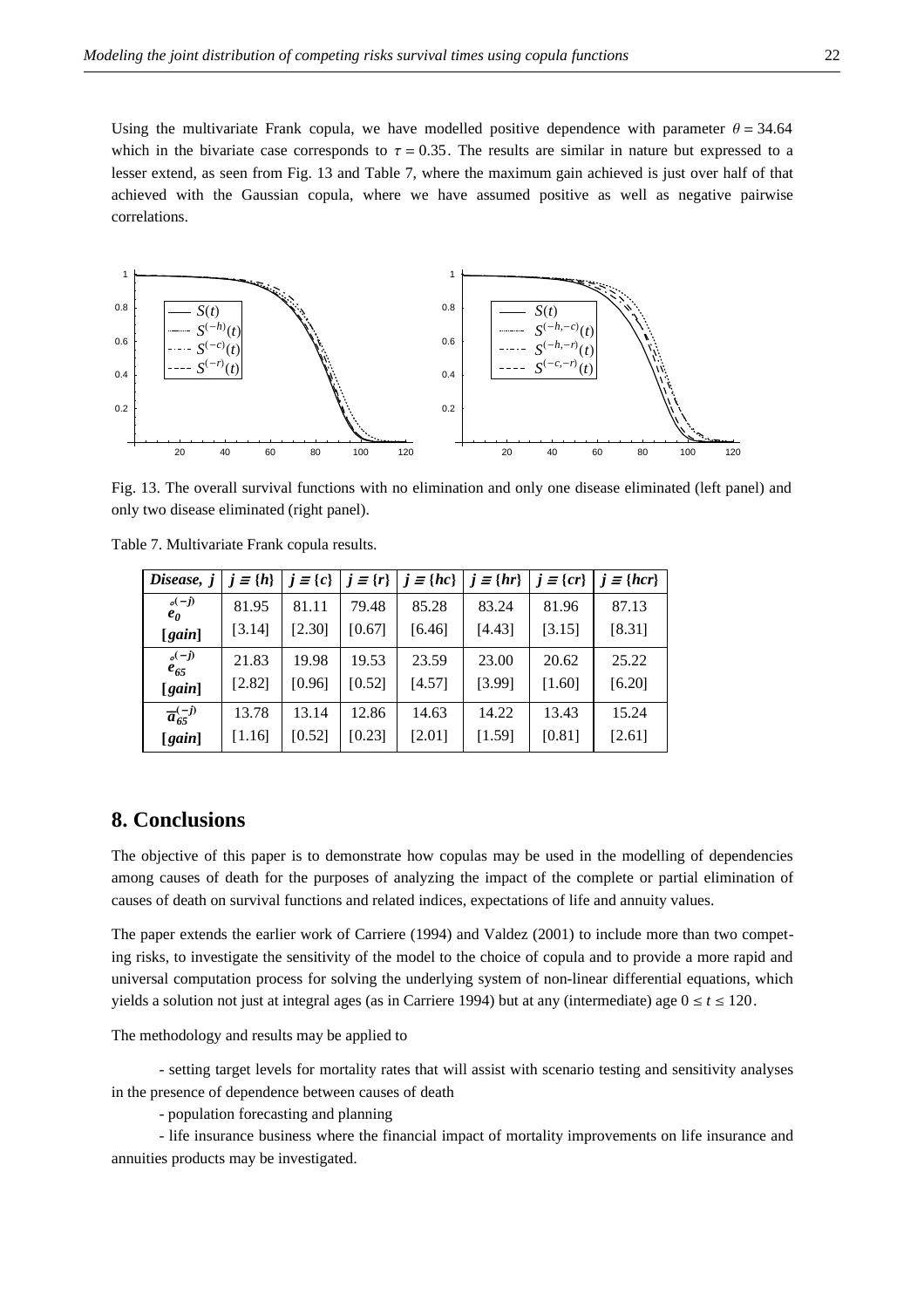Possible extensions include allowing for the introduction of "new" causes of death (for example, as happened in the late 1980s with HIV/AIDS) and exploring the alternative approach to elimination as formulated in Section 2, following Elandt-Johnson (1976).

#### **Acknowledgements**

The authors would like to thank the anonymous referee for his valuable comments and suggestions which helped to improve the presentation of the paper.

#### **References**

Bowers, N.L., Gerber, H.U., Hickman, J.C., Jones, D.A., and Nesbitt, C.J. (1997). Actuarial Mathematics. Itasca, III: Society of Actuaries.

De Boor, C. (2001). A practical guide to splines. Revised Edition, New York: Springer.

Bryant, J. and Dignam, J.J. (2004). Semiparametric Models for Cumulative Incidence Functions. *Biometrics*, 60, 182-190.

Buettner, T. (2004). Approaches and experiences in projecting mortality patterns for oldest-old. *North American Actuarial Journal*, 6 (3), 14-29.

Carriere, J. (1994). Dependent Decrement Theory. *Transactions, Society of Actuaries*, v. XLVI, 45-65.

Cherubini, U., Luciano, E. and Vecchiato, W. (2004). Copula methods in finance. John Wiley and Sons Ltd.

Coale, A., and Guo, G. (1989). Revised regional model life tables at very low levels of mortality. *Population Index* 55:613-643.

Coale, A., and Kisker, E.E. (1990). Defects in data on old-age mortality in the United States:New Procedures for calculating schedules and life tables at the Higher Ages. *Asian and Pacific Population Forum* 4, 1-31*.*

David, H.A. and Moeschberger, M.L. (1978). The theory of competing risks. Macmillan, New York.

Deheuvels, P. (1978). Caractérisation complète des Lois extrèmes multivariées et de la convergence des types extrèmes, *Publ. l'Institut de Statist. L'université de Paris,* 23, 1-36*.*

Dellaportas, P., Smith, A.F.M. and Stavropoulos, P. (2001). Bayesian analysis of mortality data, *Journal of the Royal Statistical Society, Series A*, 164, Part 2, 257-291.

Elandt-Johnson, R.C. (1976). Conditional Failure Time Distributions under Competing Risk Theory with Dependent Failure Times and Proportional Hazard Rates. *Scandinavian Actuarial Journal*, 37-51.

Elandt-Johnson, R.C. and Johnson, N.L. (1980). Survival models and data analysis. Wiley, New York.

Embrechts, P., Lindskog, F. and McNeil, A. (2001). Modelling Dependence with Copulas and Applications to Risk Management. Department of Mathematics, ETHZ, manuscript.

Escarela, G. and Carriere, J. (2003). Fitting competing risks with an assumed copula. *Statistical Methods in Medical Research*, 12 (4), 333-349.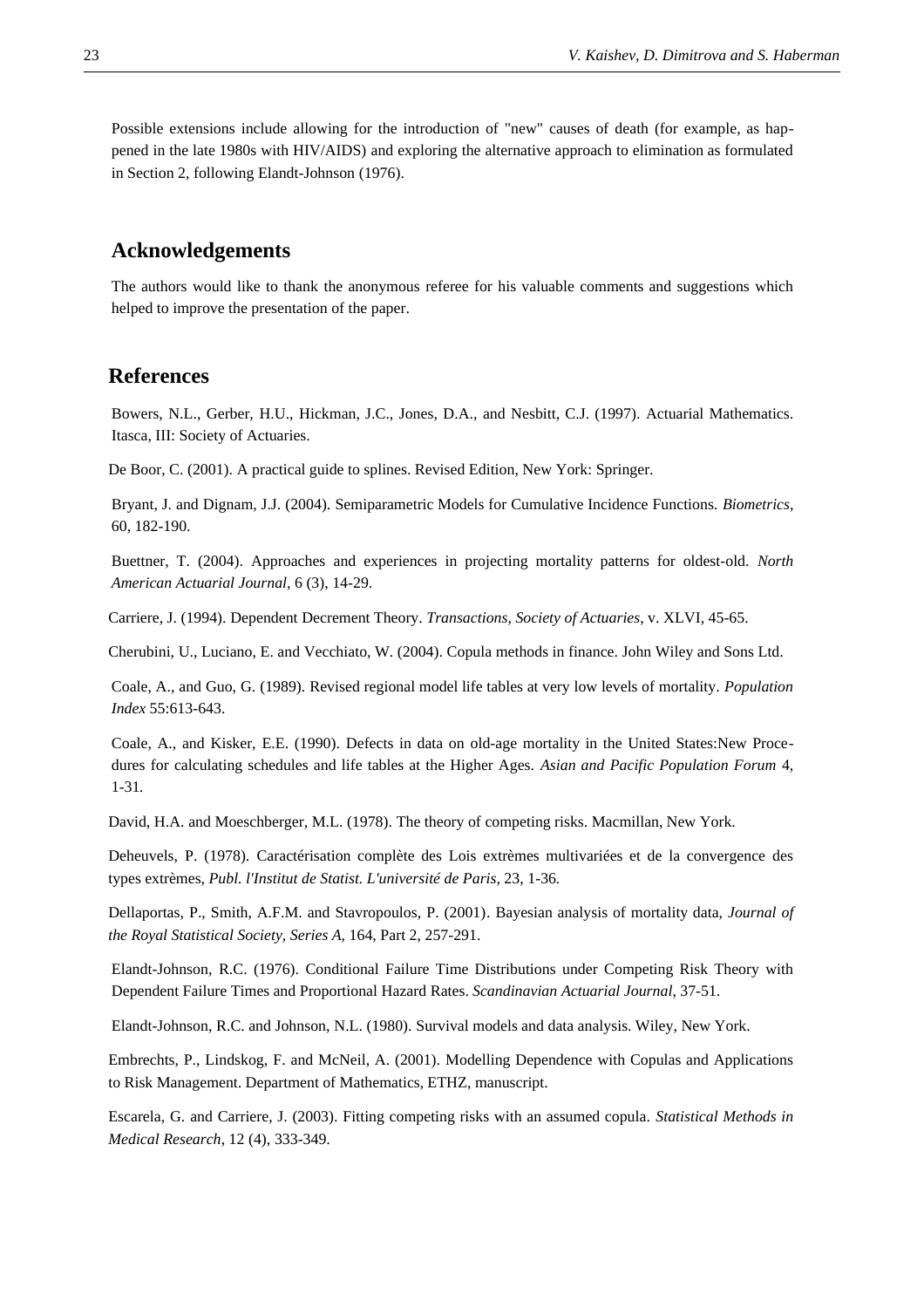Frees, E. and Valdez, E. (1998). Understanding Relationships Using Copulas. *North American Actuarial Journal*, v.2 No 1, 1-25.

Georges, P., Lamy, A-G., Nicolas, E., Quibel, G. and Roncatti, T. (2001). Multivariate survival modelling: a unified approach with copulas. Groupe de Recherche Opérationnelle Crédit Lyonnais France, working paper.

Heckman, J. J. and Honore B. E. (1989). The identifiability of the Competing Risk Model. *Biometrika*, v. 76, Issue 2 , 325-330.

Heligman, L. and Pollard, J. H. (1980). The age pattern of mortality. *J. Inst. Act.*, 107, 49-80.

Himes, C.L., Preston, S. H. and Condran, G. (1994). A relational model of mortality at older ages in low mortality countries. *Population Studies*, 48, 269-291.

Hooker, P.F., and Longley-Cook, L.H. (1957). Life and other Contingencies. Vol. II. Cambridge, Great Britain: University Press.

Joe, H. (1997). Multivariate Models and Dependent Concepts. Chapman & Hall, London.

Kaishev, V., Dimitrova, D., Haberman, S., Verrall, R. (2004). Automatic, computer-aided, geometric design of free-knot regression splines. Faculty of Act. Sci. and Stat., Cass Business School, Statistical Research Paper No 24, August 2004, IBSN 1 901615 81 2

National Center for Health Statistics, (1997). U.S. decennial life tables for 1989–91, vol. 1, No 1. United States Life Tables. Hyattsville, Maryland.

National Center for Health Statistics, (1999). U.S. decennial life tables for 1989–91, vol. 1, No 4. United States life tables eliminating certain causes of death. Hyattsville, Maryland.

Nelsen, R. (1999). An Introduction to Copulas. Springer, New York.

Prentice, R.L., Kalbfleisch, J.D., Peterson, A.V., Flournoy, N., Farewell, V.T. and Breslow, N.E., (1978). The analysis of failure times in the presence of competing risks, *Biometrics*, 34, 541-554.

Renshaw, A.E. and Haberman, S. (2003). Lee-Carter mortality forecasting: a parallel generalized linear modelling approach for England and Wales mortality projections. *Applied Statistics*, 52(1), 119-137.

Salinas-Torres, V. H., de Brança Pereira, C. A., and Tiwardi, R.C. (2002). Bayesian Nonparametric Estimation in a Series or a Competing Risk Model. *Journal of Nonparametric Statistics*, 14, 449-458.

Sklar, A. (1959). Functions de repartition a n dimensions et leurs marges. *Publ. Inst. Stat. Univ. Paris* 8, 229-231.

Tsiatis, A. (1975). A nonidentifiability aspect of the problem of competing risks. *Proceedings of the National Academy of Sciences U.S.A.* , 72, 20-22.

Valdez, E. (2001). Bivariate analysis of survivorship and persistency. *Insurance: Mathematics and Economics*, 29, 357-373.

Yashin, A., Manton, K., and Stallard, E. (1986). Dependent competing risks: A stochastic process model. *Journal of Mathematical Biology*, 24, 119-140.

Zheng, M., and Klein (1994). A self-consistent estimator of marginal survival functions based on dependent competing risk data and an assumed copula. *Communications in Statistics - Theory and Methods*, 23 (8), 2299-2311.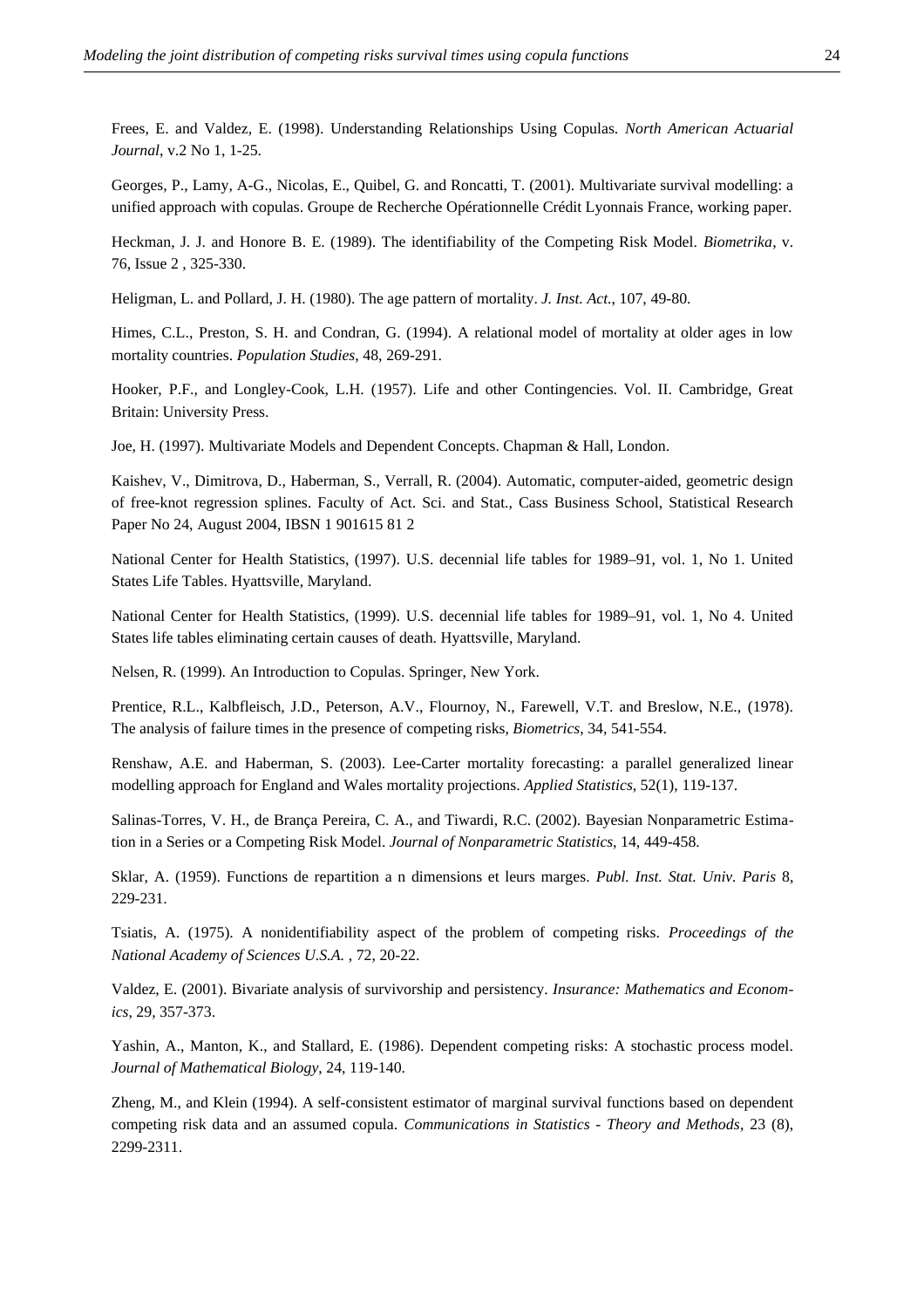Zheng, M., and Klein (1995). Estimates of marginal survival for dependent competing risks based on an assumed copula, *Biometrika*, 82 (1), 127-138.

## **Appendix**

We first describe how we have constructed the two decrement US female population data set (FP), using the multiple decrement "Table 10. Number of life table deaths from specific causes during age interval for the female population: United States, 1989-91" of NCHS (1999). This table contains the number of deaths by cause of death, relating to five year age groups. The first and the last age spans for which data are given in the table are correspondingly 0-1 and 100+. For the cancer column  $d_x^{(c)}$  in our two decrement FP data set (see Table A1), we have used the "Malignant neoplasms" column of "Table 10" from NCHS (1999), in which numbers of deaths from all cancer causes, coded 140-208 with respect to ICD-9 (International Classification of Diseases, 9-th revision), are pooled together. In order to obtain the column of the other (non-cancer) deaths,  $d_x^{(o)}$ , in our FP data set, we subtracted the cancer deaths,  $d_x^{(c)}$ , from the difference  $l_x^{(\tau)} - l_{x+5}^{(\tau)}$ , where  $l_x^{(\tau)}$  is the number of living at the beginning of age *x*. The values  $l_x^{(\tau)}$  are listed in column "Number of living at beginning of age interval" of "Table 10" from NCHS (1999). Thus, we have formed two columns of data in our FP data set, number of deaths due to cancer,  $d_x^{(c)}$ , and number of deaths due to other causes,  $d_x^{(0)}$ . Based on these crude data, we obtain the observed values at ages  $k = 1, 5, 10, ..., 95, 100$ of the crude survival function  $S_0^{(c)}(k)$  and  $S_0^{(o)}(k)$ , (see Table A2).

The extrapolation over the 100-120 age range has been performed using the US female mortality data for the old ages 100-115 given in "Table 3. Life table for females: United States, 1989-91"of NCHS (1997). Thus, we have obtained the number of female deaths from cancer for the range 100-120 as

$$
{}_5d_x^{(c)} = {}_{\infty}d_x^{(c)} \times ({}_{5}d_x/{}_{\infty}d_x), \quad x = 100, 105, 110, 115, 120,
$$

where  $5d_x$  and  $\Delta d_x$ , are the numbers of female deaths from all causes, including cancer, given in "Table 3" from NCHS (1997).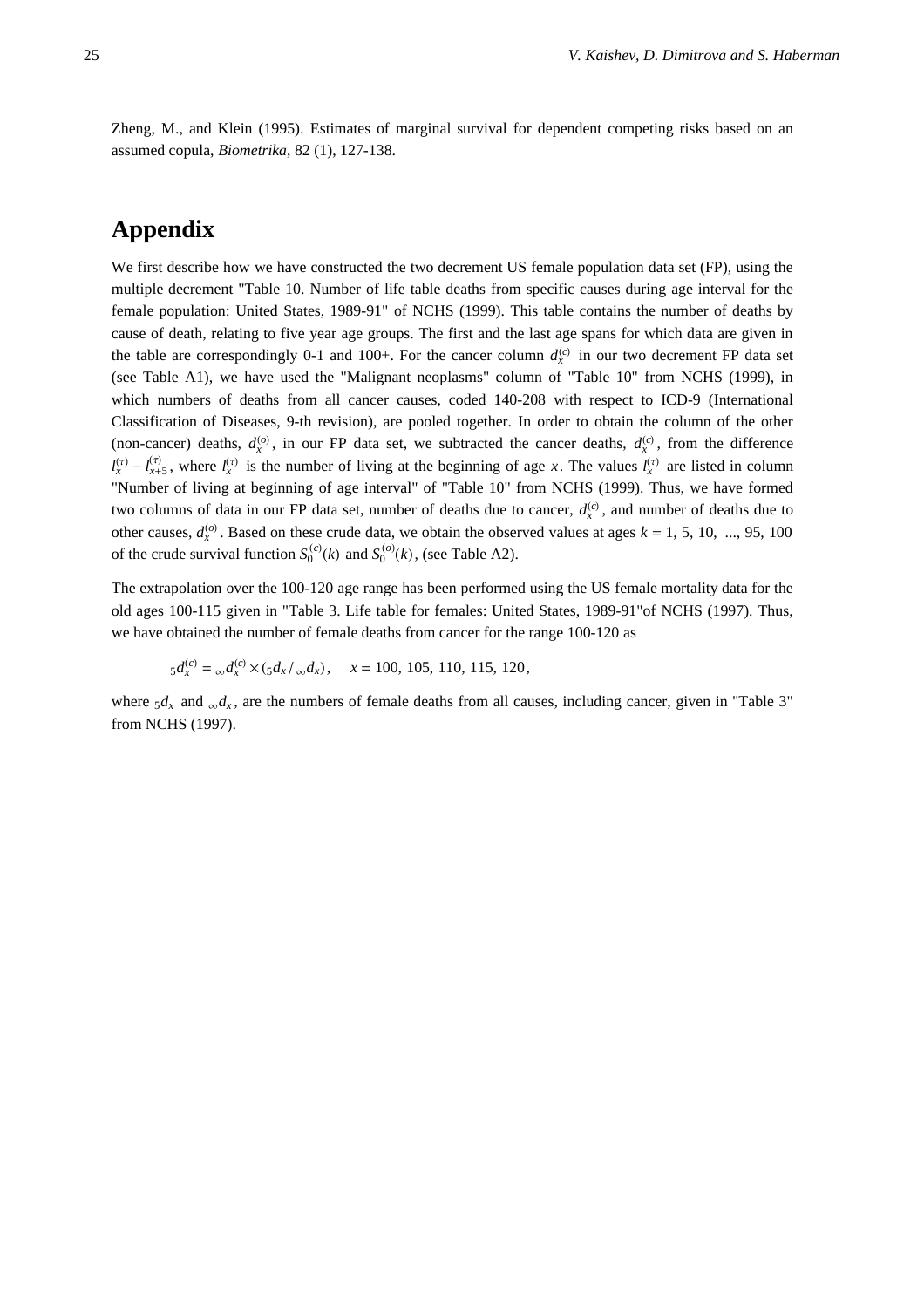| $\mathcal{X}$ | $d_x^{(c)}$ | $d_x^{(o)}$ | $l_x^{(\tau)}$ |
|---------------|-------------|-------------|----------------|
| $0 - 1$       | 221         | 82579       | 10000000       |
| $1 - 4$       | 1246        | 15354       | 9917200        |
| $5 - 9$       | 1475        | 8025        | 9900600        |
| $10 - 14$     | 1279        | 8421        | 9891100        |
| $15 - 19$     | 1637        | 20063       | 9881400        |
| $20 - 24$     | 2430        | 24770       | 9859700        |
| $25 - 29$     | 3941        | 27259       | 9832500        |
| $30 - 34$     | 8295        | 33405       | 9801300        |
| $35 - 39$     | 16491       | 39809       | 9759600        |
| $40 - 44$     | 31121       | 49979       | 9703300        |
| $45 - 49$     | 56365       | 72635       | 9622200        |
| $50 - 54$     | 93955       | 111145      | 9493200        |
| $55 - 59$     | 140508      | 173392      | 9288100        |
| $60 - 64$     | 194175      | 272525      | 8974200        |
| $65 - 69$     | 244473      | 410827      | 8507500        |
| $70 - 74$     | 288062      | 635438      | 7852200        |
| $75 - 79$     | 299411      | 930689      | 6928700        |
| $80 - 84$     | 276256      | 1310844     | 5698600        |
| $85 - 90$     | 211549      | 1533351     | 4111500        |
| $90 - 95$     | 117510      | 1314490     | 2366600        |
| $95 - 100$    | 40591       | 668909      | 934600         |
| $100 - 105$   | 7393        | 188407      | 225100         |
| $105 - 110$   | 1050        | 26750       | 29300          |
| $110 - 115$   | 45          | 1155        | 1500           |
| $115 - 120$   | 11          | 289         | 300            |
| 120           | $\theta$    | $\theta$    | $\Omega$       |

Table A1: *The extrapolated US female general population data set.* 

*x* - age spans

 $d_x^{(c)}$  $\pm$  the number of deaths due to cancer during the age interval *x* 

 $d_x^{(o)}$  $\overline{\phantom{a}}$  - the number of deaths due to non-cancer causes during the age interval *x* 

 $l_{\mathbf{r}}^{(\tau)}$  $\pm$  the number of living at the beginning of the age interval *x* 

The following quantities are necessary in order to find the 'observed' values of the crude survival functions  $S_0^{(c)}(x)$  and  $S_0^{(o)}(x)$ :

 $_{\infty}q_0^{(c)}$ - the multiple-decrement probability that a newborn will die from cancer

 $\alpha q_0^{(o)}$ - the multiple-decrement probability that a newborn will die from non-cancer causes

 $_{\alpha}d_0^{(c)}$ - the total number of deaths from cancer for all ages from 0 to  $\infty$ 

 $\alpha d_0^{(o)}$ - the total number of deaths from non-cancer causes for all ages from 0 to  $\infty$ 

The following formulae were used to obtain the values of  $_{\infty}q_0^{(c)} = 0.2039$ ,  $_{\infty}q_0^{(o)} = 0.7961$ , based on the values given in Table A1:

$$
{}_{\infty}q_0^{(c)} = \frac{\sum \limits_x d_x^{(c)}}{l_0^{(\tau)}} = \frac{{}_{\infty}d_0^{(c)}}{l_0^{(\tau)}}; \qquad {}_{\infty}q_0^{(o)} = \frac{\sum \limits_x d_x^{(o)}}{l_0^{(\tau)}} = \frac{{}_{\infty}d_0^{(o)}}{l_0^{(\tau)}}.
$$